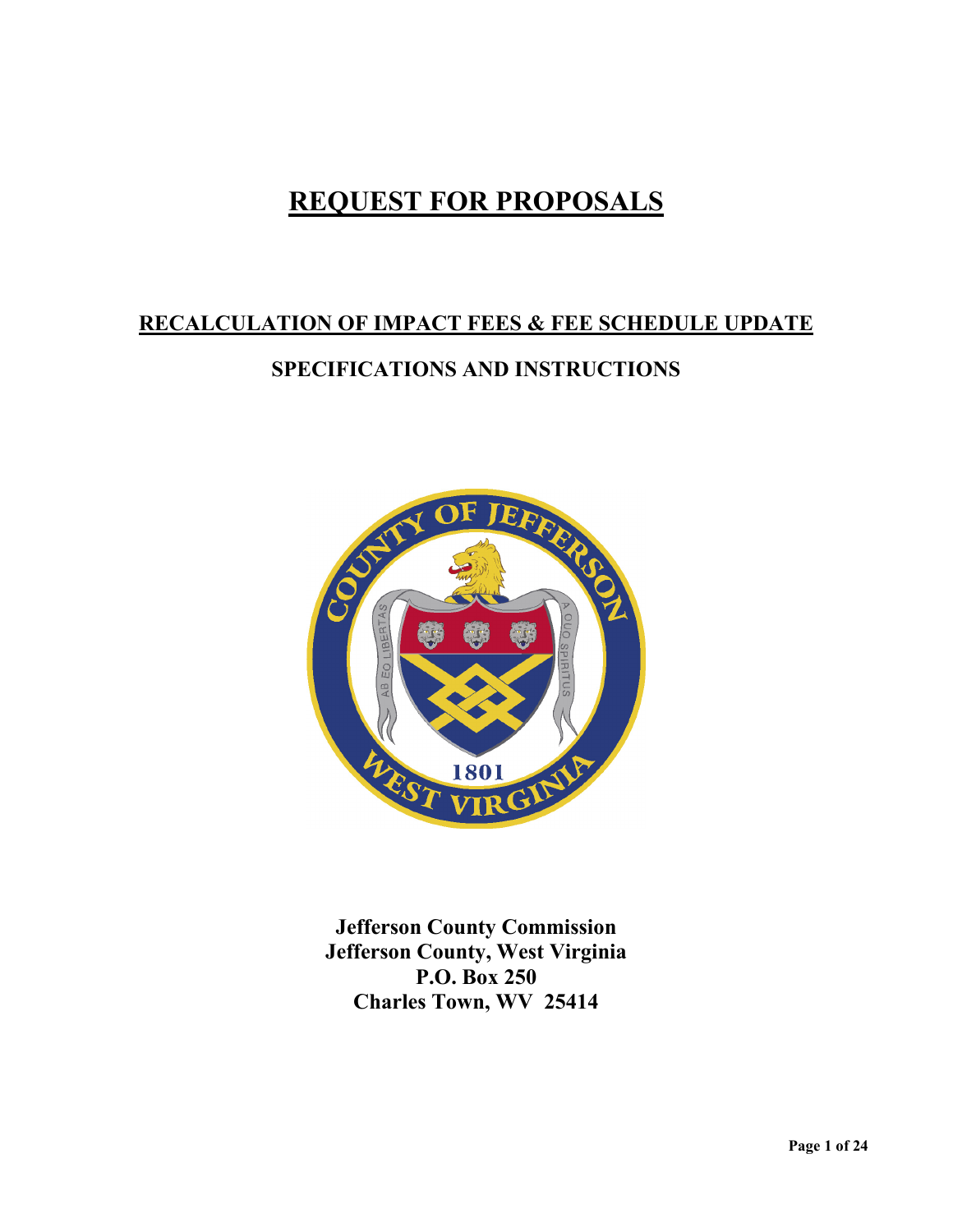### **Jefferson County Commission** Jefferson County, West Virginia

### **REQUEST FOR PROPOSALS** for **RECALCULATION OF IMPACT FEES & FEE SCHEDULE UPDATE**

| <b>Table of Contents</b><br><u> 1980 - Andrea Andrew Maria (h. 1980).</u> | Page |
|---------------------------------------------------------------------------|------|
|                                                                           |      |
|                                                                           |      |
|                                                                           |      |
|                                                                           |      |
|                                                                           |      |
|                                                                           |      |
|                                                                           |      |
|                                                                           |      |
|                                                                           |      |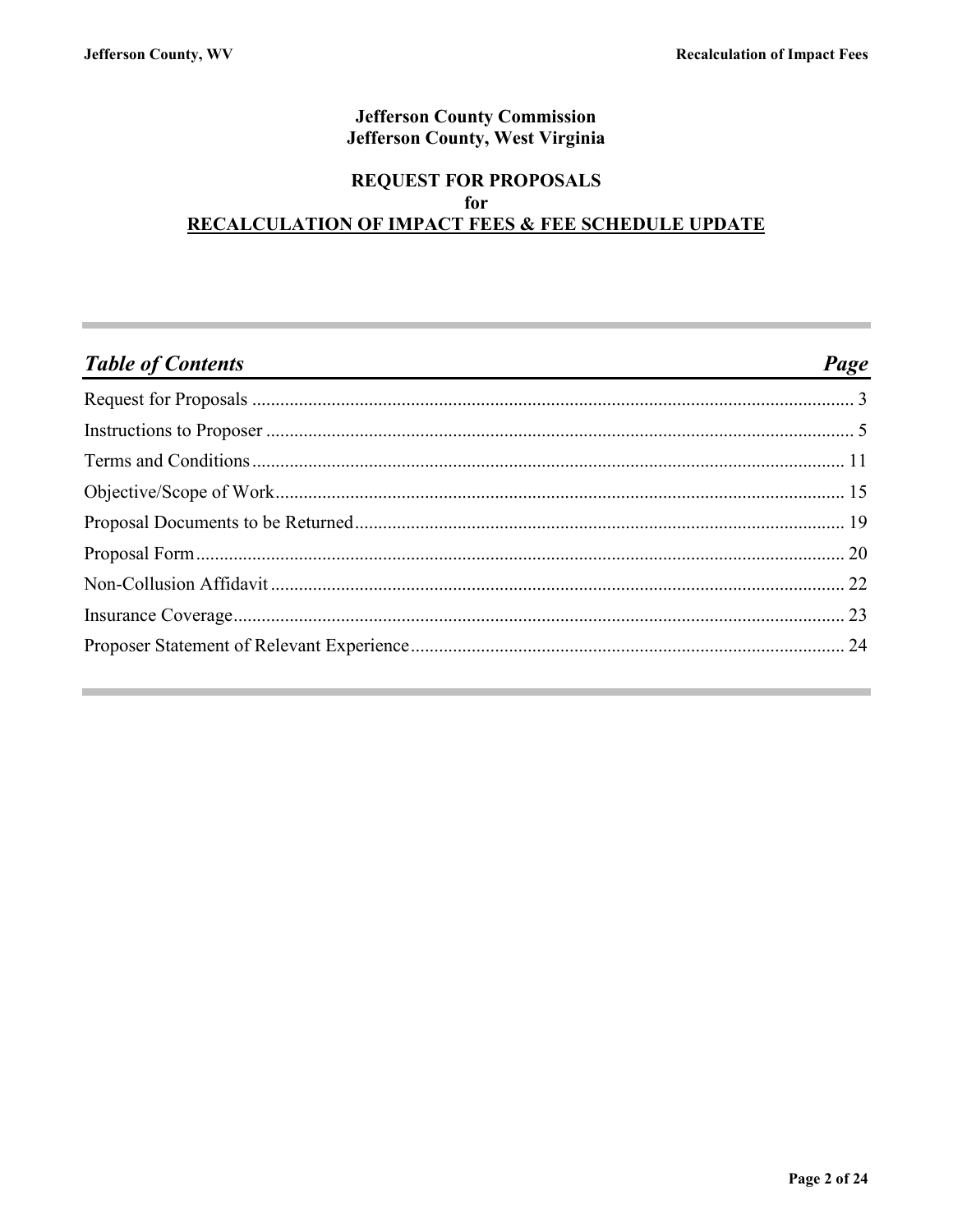#### **JEFFERSON COUNTY COMMISSION JEFFERSON COUNTY, WV NOTICE**

### **REQUEST FOR PROPOSALS**

### <span id="page-2-0"></span>**RECALCULATION OF IMPACT FEES & FEE SCHEDULE UPDATE**

Notice is hereby given that sealed proposals will be received at the Engineering Department – Office of Impact Fees, until 10:00 AM, Tuesday, April 21, 2020, local prevailing time, for furnishing all labor, materials and equipment, and performing all work necessary and incidental to: Recalculation of Impact Fees & Fee Schedule Update, in accordance with the specifications and contract documents within.

There will be no pre-proposal meeting. All questions regarding this RFP shall be submitted in writing to the Jefferson County Engineering Department - Office of Impact Fees no later than 4:00pm on Tuesday, April 7, 2020. Questions received after that time will not be addressed. Questions should be emailed to Michelle Mason, Impact Fees Program Specialist, at mmason@jeffersoncountywy.org All submitted questions and the County's written response to each will be available as an addendum on or before Tuesday, April 14, 2020.

**Potential bidders are responsible for contacting the Jefferson County Engineering Department – Office of Impact Fees at 304-728-3331 or [mmason@jeffersoncountywv.org](mailto:mmason@jeffersoncountywv.org) to request a copy of the addendum**. Bidders must acknowledge receipt of all addenda on the County proposal form, which shall be submitted with the proposal package.

Proposals shall be addressed and mailed to the:

Jefferson County Engineering Department Office of Impact Fees P.O. Box 716 Charles Town, WV, 25414

Or hand delivered or shipped to the physical address of:

Jefferson County Engineering Department Office of Impact Fees 116 East Washington Street, Suite 100 Charles Town, WV 25414

and shall be labeled:

#### *Jefferson County Impact Fees - Fee Schedule Update Proposal*

Proposals shall be received by 10:00 AM, Tuesday, April 21, 2020. One original and two copies of the full proposal package must be provided. They will be opened and the prices read aloud at that time in the Jefferson County Engineering Department conference room. Any Proposer who wishes his proposal to be considered is responsible for making certain that his proposal is received in the Engineering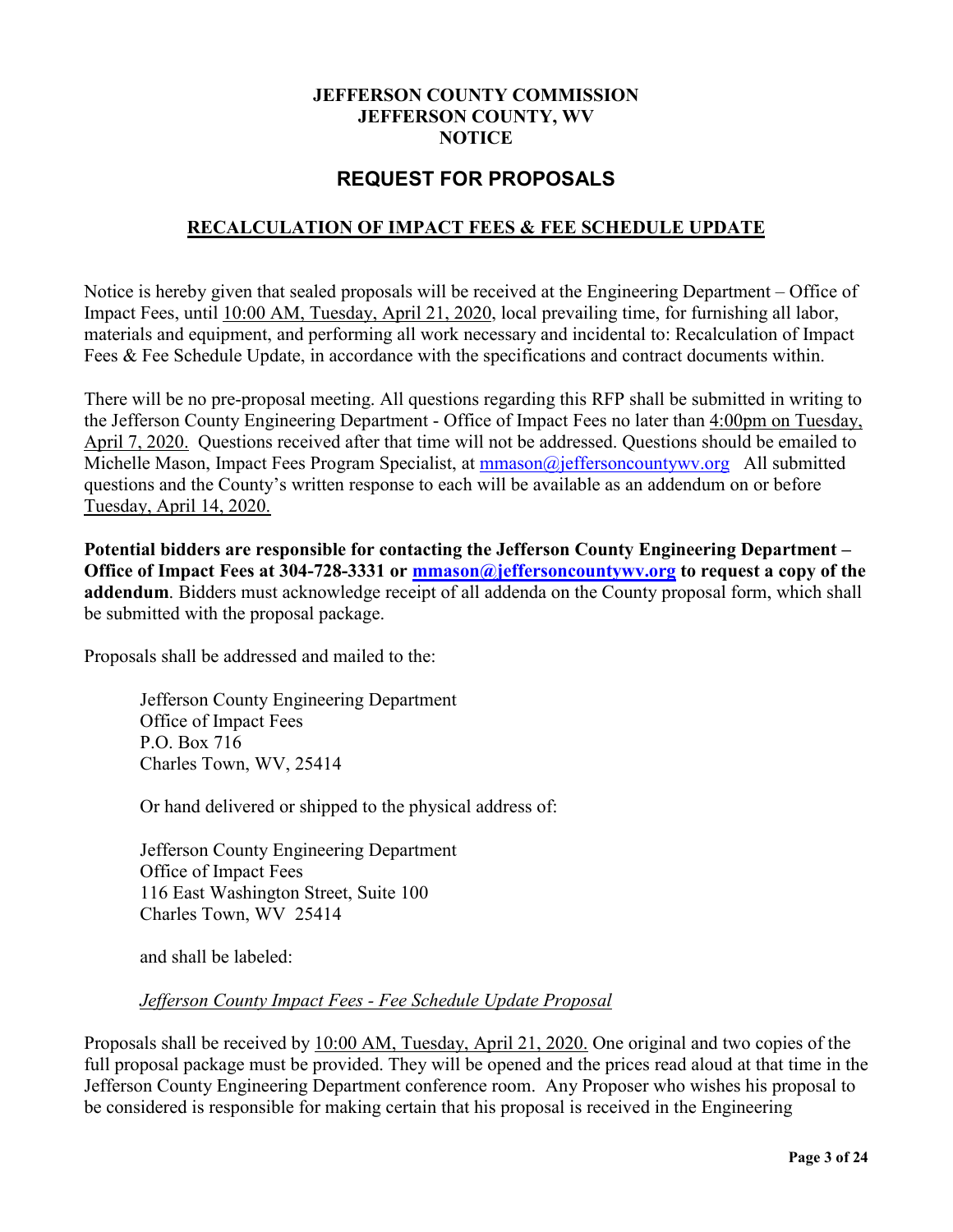Department by the proper time. No oral, telegraphic, electronic, facsimile, or telephonic proposals or modifications will be considered unless specified. Proposals received after the scheduled Submittal Deadline will be returned unopened. Proposals must bear original signatures and figures.

Any questions regarding this project should be addressed to:

Jefferson County Engineering Department Office of Impact Fees P.O. Box 716 Charles Town, WV 25414

Attn: Michelle Mason, Impact Fees Program Specialist

Phone: (304) 728-3331 Email: [mmason@jeffersoncountywv.org](mailto:mmason@jeffersoncountywv.org)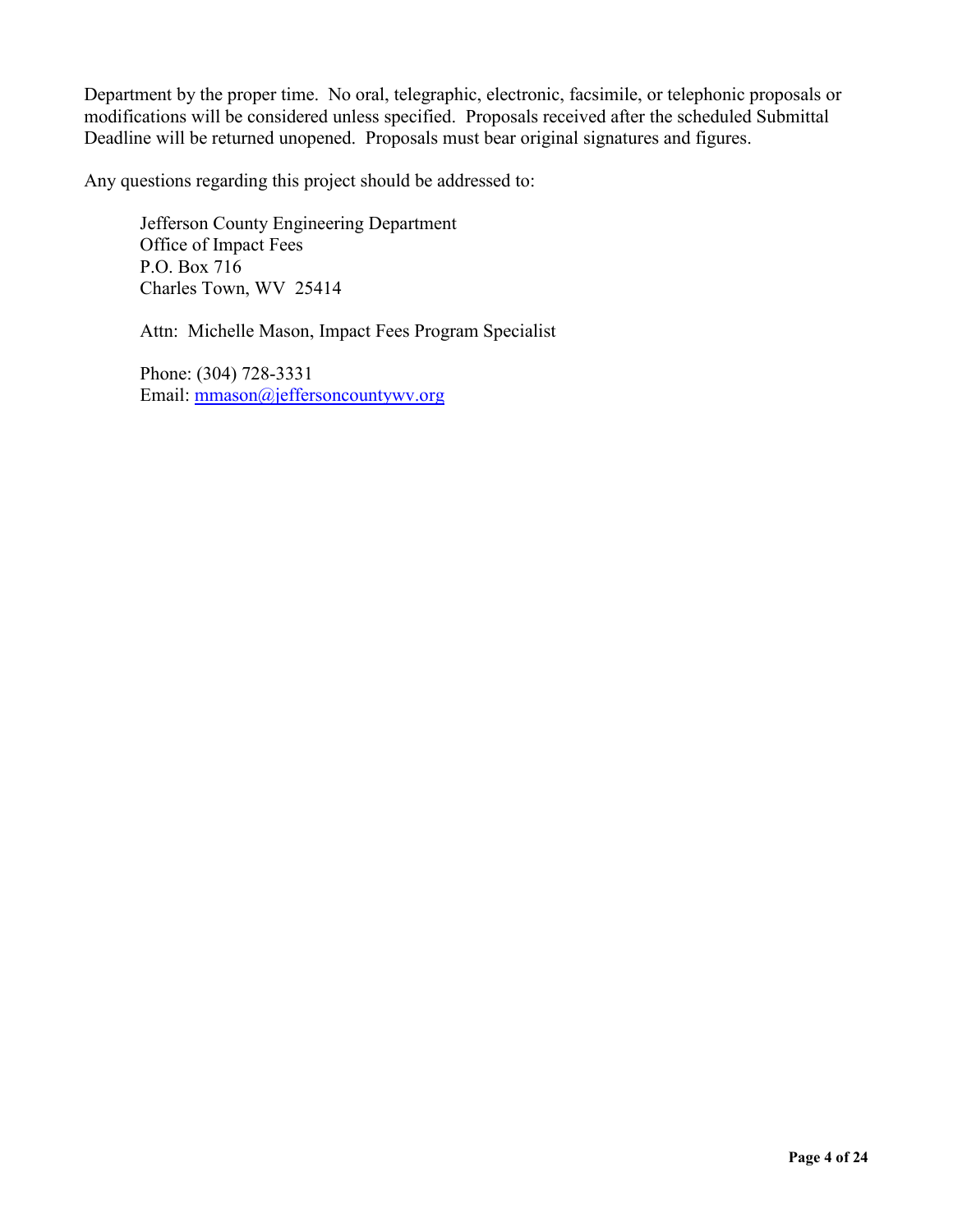# **INSTRUCTIONS TO PROPOSER**

<span id="page-4-0"></span>ACCEPTANCE PERIOD. Unless otherwise specified herein, proposals shall be valid and honored for a period of Ninety (90) calendar days from the submittal deadline date.

ADDENDA ACKNOWLEDGMENT. Each proposal shall include specific acknowledgment in the space provided of receipt of all addenda issued during the solicitation period. Failure to acknowledge may result in the proposal being rejected as not responsive.

AUTHORIZED SIGNATURES. Every proposal must be signed by the person or persons legally authorized to bind the Proposer to a contract for the execution of the work. Upon request of the Jefferson County Commission, any agent submitting a proposal on behalf of a Proposer shall provide a current power of attorney certifying the agent's authority to bind the Proposer. If an individual makes the proposal, his or her name, signature, and post office address must be shown. If a firm or partnership makes the proposal, the name and post office address of the firm or partnership and the signature of at least one of the general partners must be shown. If a corporation makes the proposal, the proposal shall show the name of the state under the laws of which the corporation is chartered, the name and post office address of the corporation and the title of the person signing on behalf of the corporation. Upon request of the Jefferson County Commission, the corporation shall provide a certified copy of the bylaws or resolution of the board of directors showing the authority of the officer signing the proposal to execute contracts on behalf of the corporation.

AWARD OF PROPOSAL. Award will be made to the Proposer offering the most advantageous proposal after consideration of all Evaluation Criteria set forth below. The criteria are not listed in any order of preferences. The Jefferson County Commission will evaluate all proposals received in accordance with the Evaluation Criteria. The Jefferson County Commission reserves the right to establish weight factors that will be applied to the criteria depending upon order of importance. Weight factors and evaluation scores will not be released until after award of proposal. The Jefferson County Commission shall not be obligated to accept the lowest priced proposal, but will make an award in the best interests of the Jefferson County Commission after all factors have been evaluated.

CANCELLATION OF SOLICITATION. The Jefferson County Commission may cancel this solicitation at any time.

COMPLIANCE WITH LAWS. All proposals shall comply with current federal, state, and other laws relative thereto.

DEFINITION OF TERMS. For the purposes of this RFP, the following definitions will be used:

- 1. *Contract—*The entire and integrated written contract/agreement between the Owner and Contractor which shall consist of the Request for Proposal, all Addenda, the RFP Terms and Conditions, the Proposal, any written Change Order modifications, and Performance Bond(s). The Contract supersedes prior negotiations, representations, or agreements, whether written or oral.
- 2. *Contractor –* Same as Successful Proposer.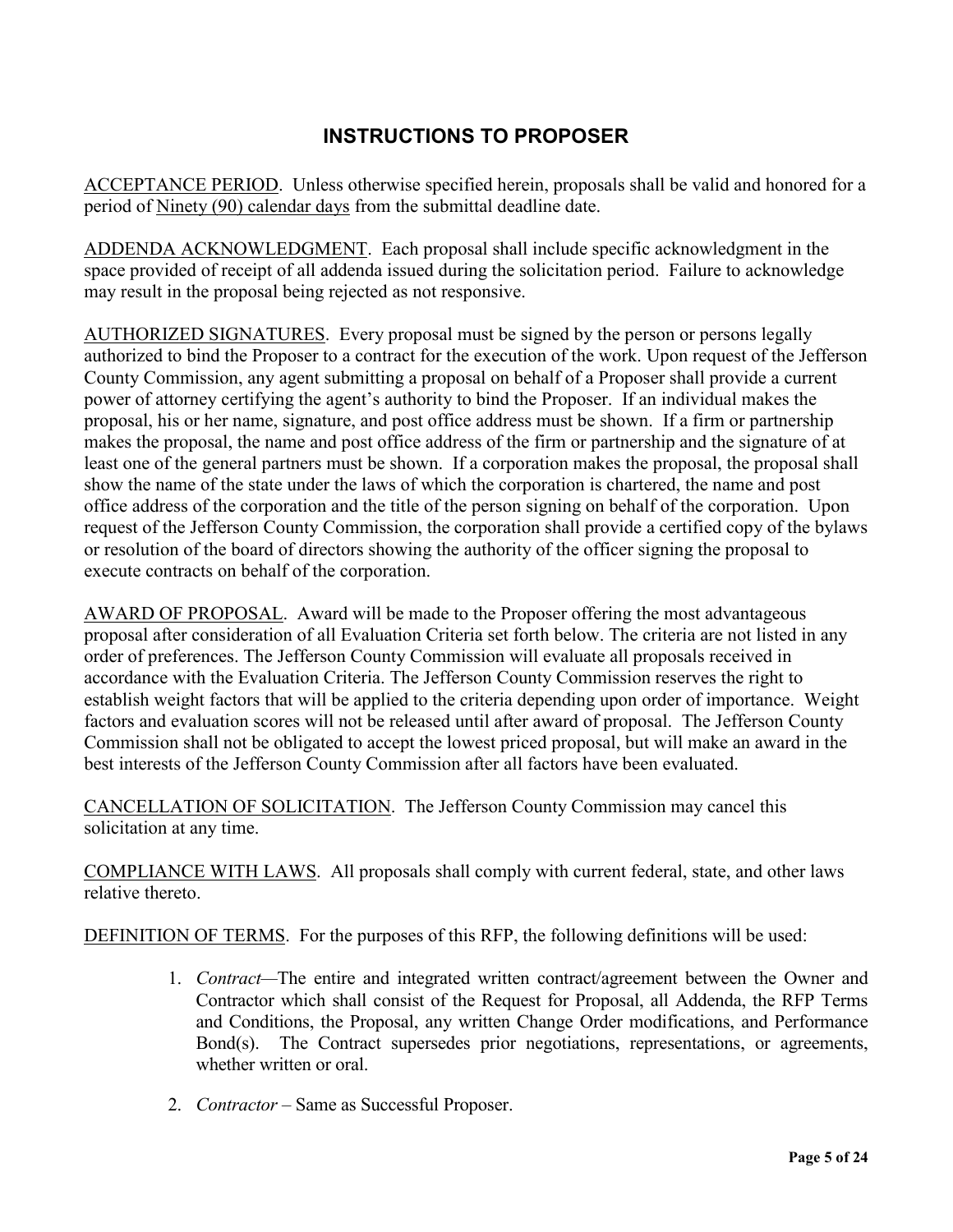- 3. *May –* Indicates something that is not mandatory, but permissible.
- 4. *Owner -* The Jefferson County Commission, the entity with whom Contractor has entered into the Contract/Agreement and for whom the Work is to be performed.
- 5. *Proposal –* The offer made by the Proposer.
- 6. *Proposer –* The person or firm making the offer to the Owner to perform work.
- 7. *RFP –* Acronym for "Request for Proposal.
- 8. *Shall/Must -* Indicates a mandatory requirement.
- 9. *Should –* Indicates something that is recommended but not mandatory.
- 10. *Submittal Deadline –* The date and time on or before which all proposals must be submitted.
- 11. *Successful Proposer –* The person, contractor, or firm to whom the award is made.

DOCUMENTS TO BE RETURNED WITH PROPOSAL. Failure to completely execute and submit the required documents before the Submittal Deadline may render a proposal non-responsive. The documents that must be returned by the Submittal Deadline are listed on the form entitled "Proposal Documents To Be Returned" and attached hereto.

INK OR TYPEWRITTEN. All information, prices, notations, signatures, and corrections must be in ink or typewritten. Mistakes may be crossed out and corrections typed or printed adjacent to the mistake and initialed in ink by the person signing the proposal.

NOMENCLATURES. The terms Successful Proposer, Successful Contractor, and Contractor may be used interchangeably in these specifications and shall refer exclusively to the firm with whom the Jefferson County Commission enters into a contract because of this solicitation.

NON-COLLUSION AFFIDAVIT. Proposers are required to submit a Non-Collusion Affidavit with their Proposals. See attached Affidavit. If there is reason to believe that collusion exists among the Proposers, the Jefferson County Commission may refuse to consider proposals from participants in such collusion.

OPENING OF PROPOSALS. All proposals, irrespective of irregularities or informalities, will be opened and the names of the Proposers and proposed prices will be publicly read aloud at the Submittal Deadline. All interested persons are invited to be present at the opening and reading of proposals.

POSTPONEMENT OF OPENING. The Jefferson County Commission reserves the right to postpone the Submittal Deadline and opening of proposals any time before the date and time announced in the Request For Proposals or subsequent addenda.

PRICE DISCREPANCIES. In the event that there are unit price items in a proposal schedule and the "amount" indicated for a unit price of an item does not equal the product of the unit price and quantity listed, the unit price shall govern and the amount will be corrected accordingly. If there is more than one item in a proposal schedule, and the total indicated for the schedule does not agree with the sum of prices of the individual items, the prices given for the individual items shall govern and the total for the schedule will be corrected accordingly. The Proposer will be bound by said corrections.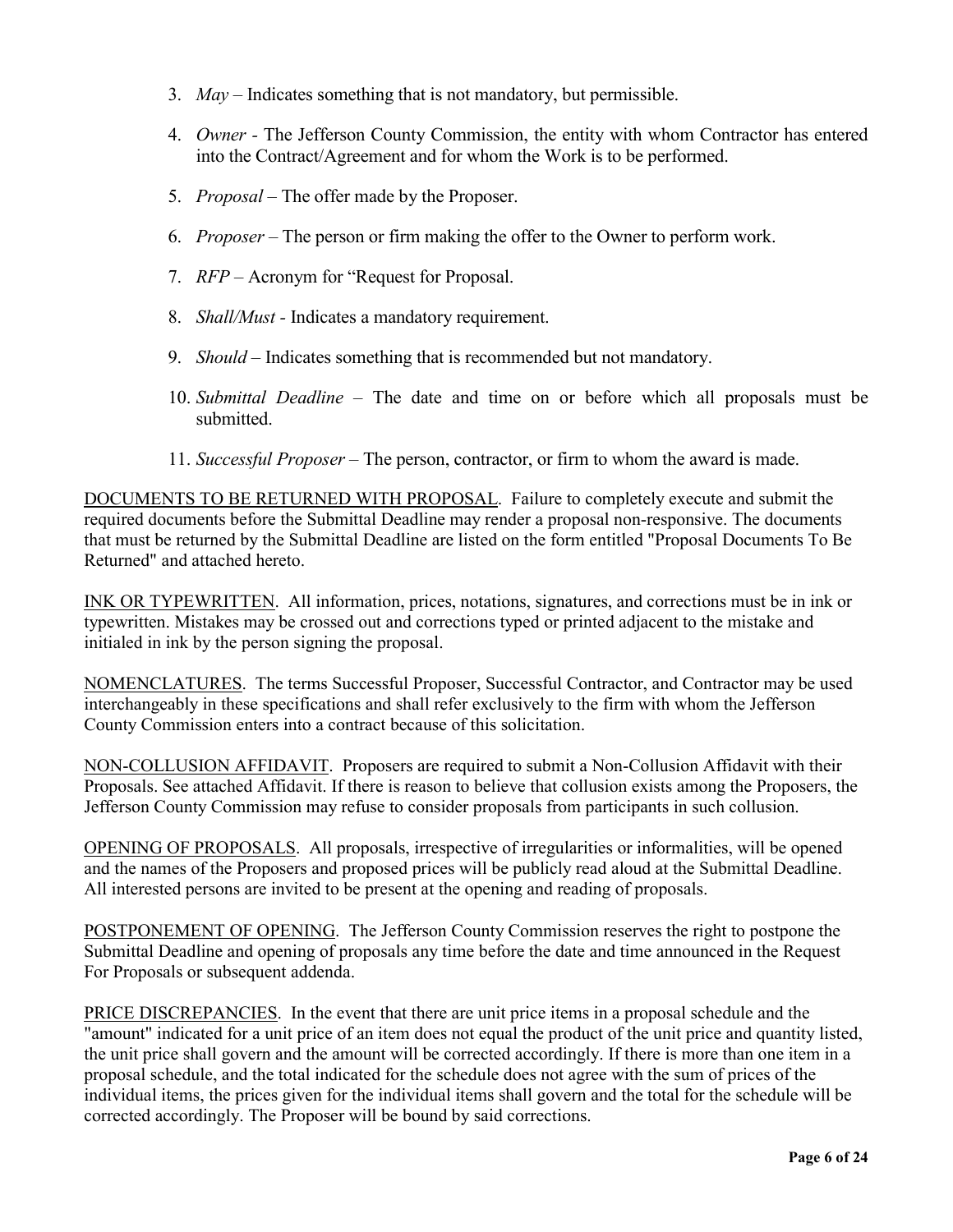PRICES. All Proposals shall give the prices proposed, both in writing and in figures, shall give all other information requested herein, and shall be signed by the Proposer's authorized representative. Proposal prices shall include everything necessary for the completion and fulfillment of the contract.

PROPOSAL FORMS/SUBMITTAL. Proposals should be clearly labeled and submitted in a sealed envelope or box bearing the name of the Proposer, RFP number, and Submittal Deadline. Proposer's authorized representative must properly initial any erasures or alterations of any kind. Proposals that contain omissions or improper erasures or irregularities may be rejected. No oral, electronic, telegraphic, or telephonic proposals or modifications will be considered.

Forms. Proposals must be submitted on preprinted forms supplied in this RFP.

Copies. Proposers shall submit one (1) original proposal marked "MASTER", and the two (2) identical copies on or before the Submittal Deadline.

Discrepancies. If discrepancies are found between the original and copy or copies, the original "MASTER" will provide the basis for resolving such discrepancies. If one document is not clearly marked "MASTER", the Jefferson County Commission reserves the right to use the original as the Master.

PROPOSAL CONTENT. Proposer must describe in detail how he will meet the requirements of this RFP, and may provide additional related information with his proposal. The proposal should be presented in a format that corresponds to, and references, the sections outlined in the Specification or Scope of Work, and should be presented in the same order. Responses to each section and subsection should be labeled to indicate which item is being addressed. Proposals should be straightforward and concise. Emphasis should be concentrated on conforming to the RFP instructions, responding to the RFP requirements, and on providing a complete and clear description of the offer. If a complete response cannot be provided without referencing supporting documentation, you must provide such documentation with the proposal indicating where the supplemental information can be found.

The Jefferson County Commission is not liable for any costs incurred by Proposers before entering into a formal contract. Costs of developing the proposals or any other such expenses incurred by the Proposer in responding to the RFP, are entirely the responsibility of the Proposer, and shall not be reimbursed in any manner by the Jefferson County Commission.

PROPOSAL MODIFICATIONS. Any Proposer who wishes to make modifications to a proposal already received by the Jefferson County Commission must withdraw his proposal in order to make the modifications. Withdrawals must be made in accordance with the terms and conditions of this solicitation (see Proposal Withdrawal). All modifications must be made in ink, properly initialed by Proposer's authorized representative, executed, and submitted in accordance with the terms and conditions of this solicitation. It is the responsibility of the Proposer to ensure that modified or withdrawn proposals are resubmitted before the Submittal Deadline.

PROPOSAL, REJECTION OF. The Jefferson County Commission reserves the right to reject any or all Proposals or any part of a Proposal. The Jefferson County Commission reserves the right to reject the Proposal of any Proposer who previously failed to perform adequately for the Jefferson County Commission or any other governmental agency. The Jefferson County Commission expressly reserves the right to reject the Proposal of any Proposer who is in default on the payment of taxes, licenses or other monies due to Jefferson County.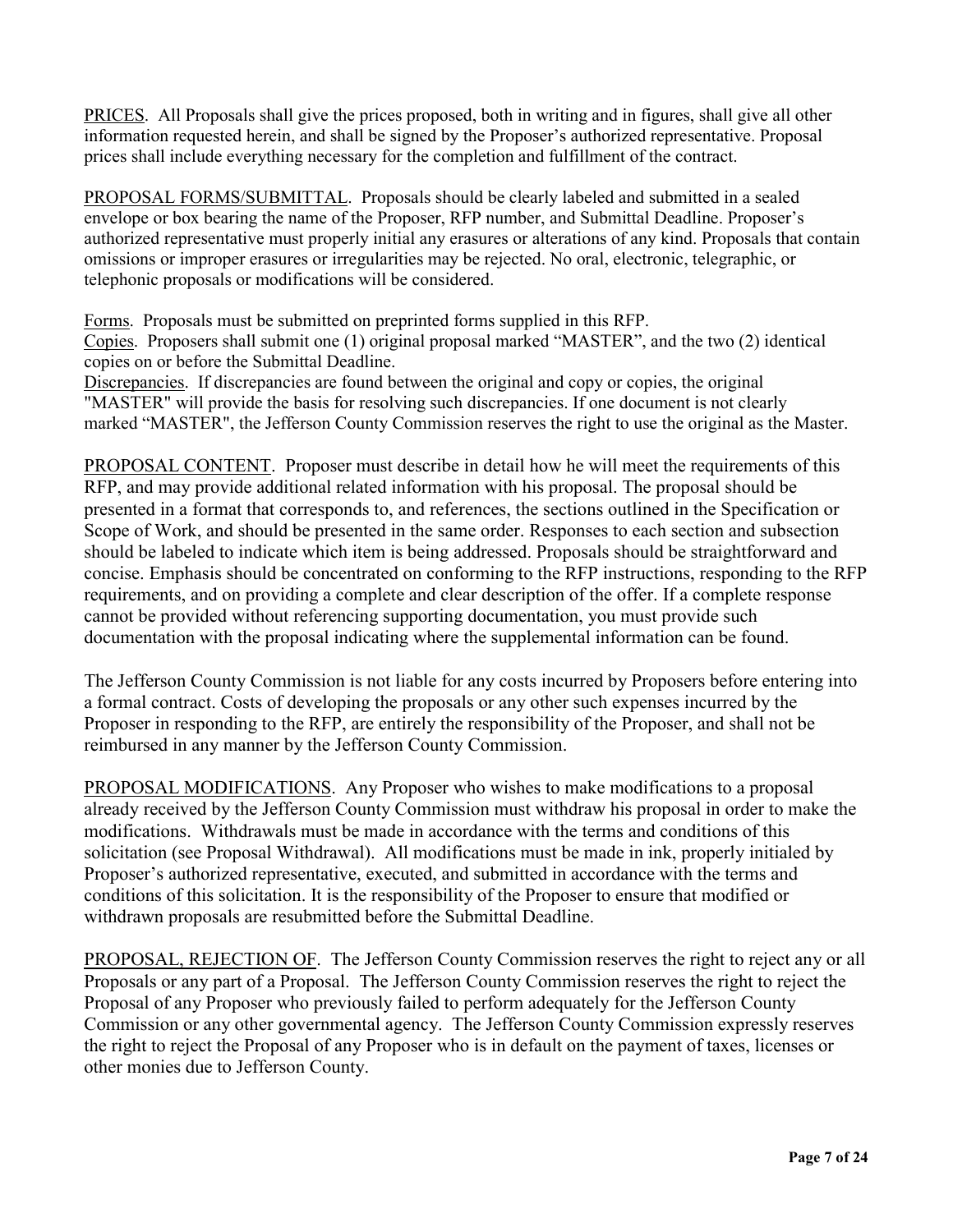PROPOSAL WITHDRAWAL. Proposers' authorized representative may withdraw proposals only by written request received by the Office of Impact Fees, Impact Fees Program Specialist, before the Submittal Deadline.

PROPOSER'S BACKGROUND. Proposer must provide a company profile. Information shall include:

- a. Company ownership and whether a sole proprietorship, partnership, or corporation. If incorporated, the state in which the company is incorporated and the date of incorporation.
- b. Location of the company offices.
- c. Number of employees both locally and nationally.
- d. Office location(s) from which employees will be assigned to the project.
- e. Name, address, and telephone number of the Proposer's point of contact for a contract resulting from this RFP.
- f. Company background/history demonstrating why the Proposer is qualified to provide the services described in this RFP.
- g. Length of time Proposer has been providing services described in this RFP. Please provide a brief description.
- h. Resumes for key staff to be responsible for performance of the scope of work of any contract resulting from this RFP.

Proposer must include in his proposal a complete disclosure of any alleged significant prior or ongoing contract failures, any civil or criminal litigation or investigation pending which involves the Proposer or in which the Proposer has been judged guilty or liable. Failure to comply with the terms of this provision will disqualify any proposal. The Jefferson County Commission reserves the right to reject any proposal based upon the Proposer's prior history with the Jefferson County Commission or with any other party, which documents, without limitation, unsatisfactory performance, adversarial or contentious demeanor, significant failure(s) to meet contract milestones or other contractual failures.

PROPOSER'S REFERENCES. Proposers should provide a minimum of five (5) references from similar projects performed for any local government clients within the last five years. Information provided shall include:

> Client/Business name; and Project description; and Project dates (starting and ending); and Client/Business project manager name and telephone number.

PUBLIC RECORDS. Under West Virginia State Code §29B, Freedom of Information, the information and materials received by the Jefferson County Commission in connection with an RFP response shall be deemed to be public records subject to public inspection upon award, recommendation for award, or 10 days after bid opening, whichever occurs first. However, under West Virginia State Code, §29B-1-4, Exemptions, certain exemptions to the public records law are statutorily provided. If the Proposer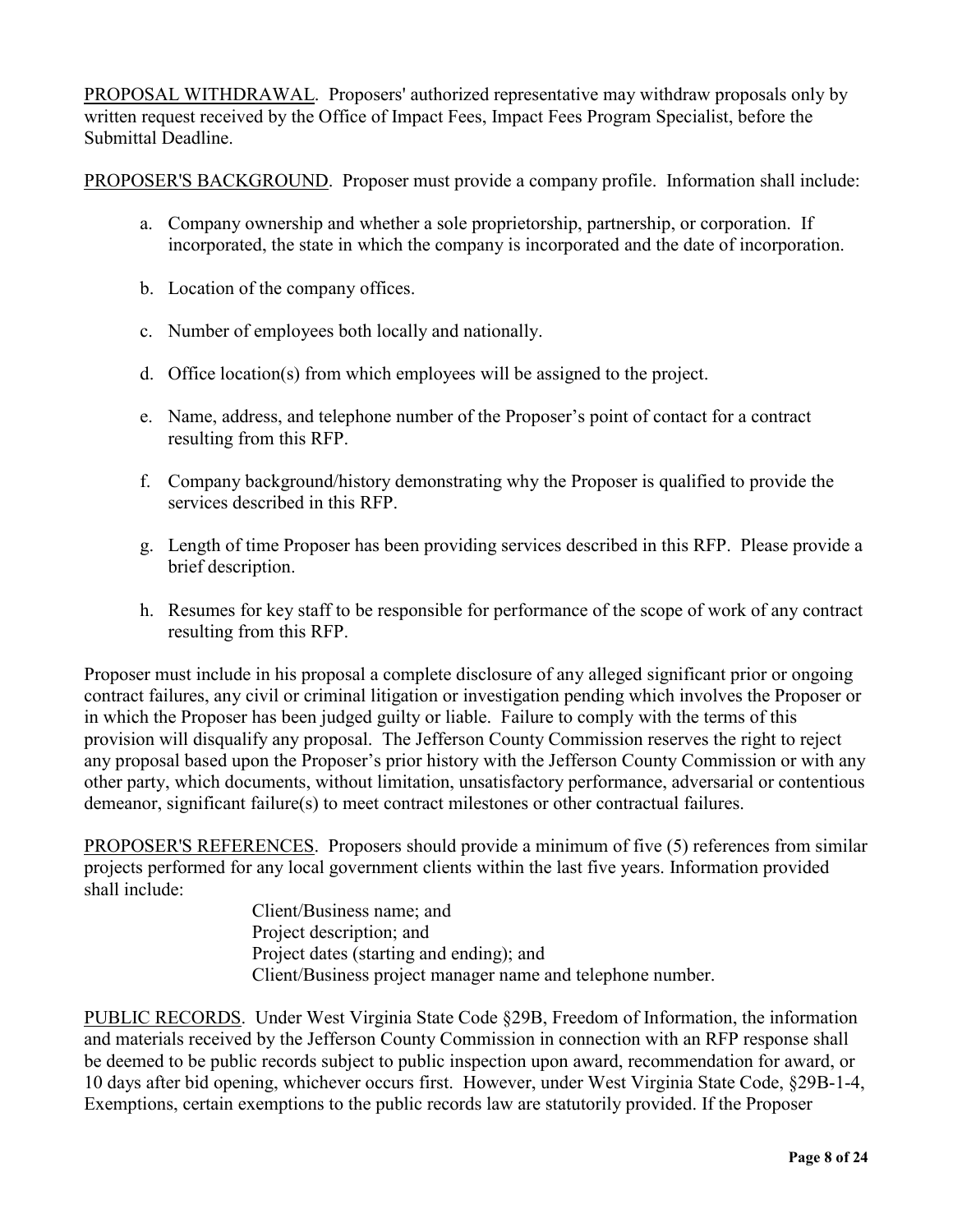believes any of the information contained in his or her response is exempt from the Public Records Law, then the Proposer must, in his or her response, specifically identify the material which is deemed to be exempt and cite the legal authority for the exemption; otherwise, the Jefferson County Commission will treat all materials received as public records.

QUALIFICATION OF PROPOSERS. Each Proposer shall be skilled and regularly engaged in the general class or type of work called for under the contract for no less than three (3) years. The Proposers experience shall be set forth and submitted on the form provided herewith. It is the intention of the Jefferson County Commission to award a contract to a Proposer who furnishes satisfactory evidence that the Proposer has the requisite experience, ability, sufficient capital, facilities, and plant to enable the Proposer to prosecute the work successfully and properly, and to complete it within the time specified in the contract. To determine the degree of responsibility to be credited to the Proposer, the Jefferson County Commission will weigh any evidence that the Proposer has performed satisfactorily other contracts of like nature, magnitude and comparable difficulty and comparable rates of progress. In selecting the lowest responsive and responsible Proposer, consideration will be given not only to the financial standing but also to the general competency of the Proposer for the performance of the work covered and/or specified in the contract documents. To this end, each Proposal shall be supported by a statement of the Proposer's experience on the form entitled "Proposer's Statement of Relevant Experience", which is a part of the contract documents.

QUESTIONS AND COMMENTS. All questions regarding this RFP must be submitted in writing to the Jefferson County Engineering Department - Office of Impact Fees, no later than 4:00pm on Tuesday, April 7, 2020. Questions received after that time will not be addressed. Questions should be emailed to  $\frac{m \cdot m}{m \cdot m}$  mmason $\omega$  is ffersoncountywv.org. All submitted questions and the County's written response to each will be available as an addendum on or before Tuesday, April 14, 2020. Potential bidders are responsible for contacting the Jefferson County Engineering Department – Office of Impact Fees at (304) 728-3331 or  $\frac{m}{2}$  of  $\frac{m}{2}$  of fersoncountywv.org to request a copy of the addendum. Bidders must acknowledge receipt of all addenda on the County proposal form which will be submitted with the proposal package.

REJECTION OF PROPOSALS, WAIVER OF INFORMALITIES. The Jefferson County Commission reserves the right to reject any or all proposals, or any part of a proposal. The Jefferson County Commission reserves the right to waive any informality with any proposal submission. The Jefferson County Commission reserves the right to reject the proposal of any Proposer who previously failed to perform adequately for the County or any other governmental agency. The Jefferson County Commission expressly reserves the right to reject the proposal of any Proposer who is in default on the payment of taxes, licenses, or other monies due the Jefferson County Commission.

SELL OR ASSIGN. The successful Proposer shall not have the right to sell, assign, or transfer any rights or duties under this contract without the specific written consent of the Jefferson County Commission.

SIGNATURES. An individual who is authorized to bind the Proposer must sign the proposal.

#### **SUBMITTAL DEADLINE**. The Submittal Deadline is **10:00 AM, Tuesday, April 21, 2020.** Proposals must arrive in the Jefferson County Engineering Department – Office of Impact Fees, 116 East Washington Street, Suite 100, Charles Town, WV 25414. **The receiving time in the Engineering Department will be the governing time for acceptability of proposals.**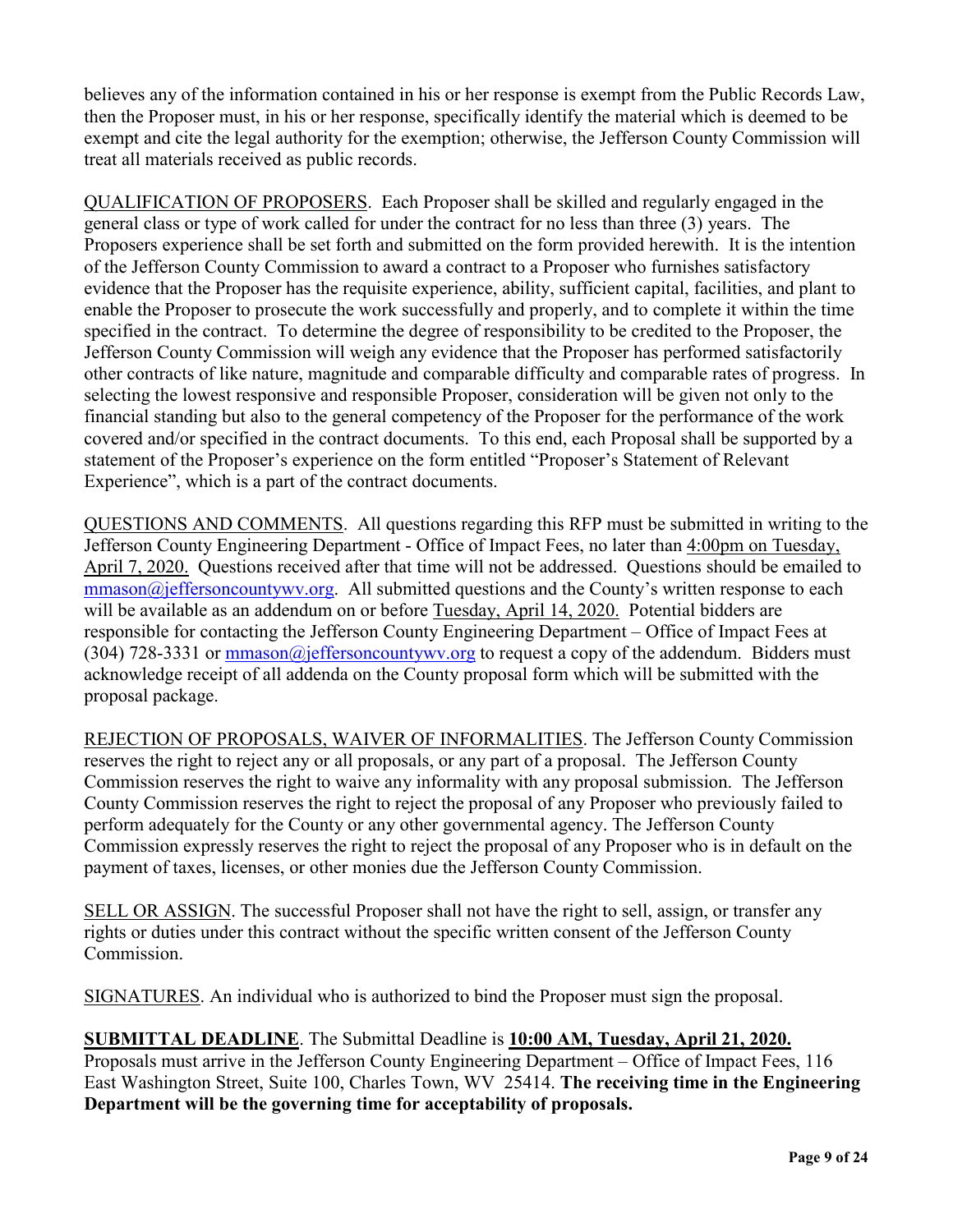TAXES, EXEMPT. The Jefferson County Commission is exempt from Federal Excise and State Sales Tax. If requested, the Jefferson County Commission will furnish exemption certificates when the successful bidder submits invoices for payment.

TERMS OF THE OFFER. The Jefferson County Commission reserves the right to negotiate final contract terms with any Proposer selected. The contract between the parties will consist of the RFP together with any modifications thereto, the awarded Proposer's proposal, and all modifications and clarifications that are submitted at the request of the Jefferson County Commission during the evaluation and negotiation process. In the event of any conflict or contradiction between or among these documents, the documents shall control in the following order of precedence: the final executed contract, the RFP, any modifications and clarifications to the awarded Proposer's proposal, and the awarded Proposer's proposal. Specific exceptions to this general rule may be noted in the final executed contract. Proposer understands and acknowledges that the representations above are material and important, and will be relied on by the Jefferson County Commission in evaluation of the proposal. Proposer misrepresentation shall be treated as fraudulent concealment from the Jefferson County Commission of the facts relating to the proposal.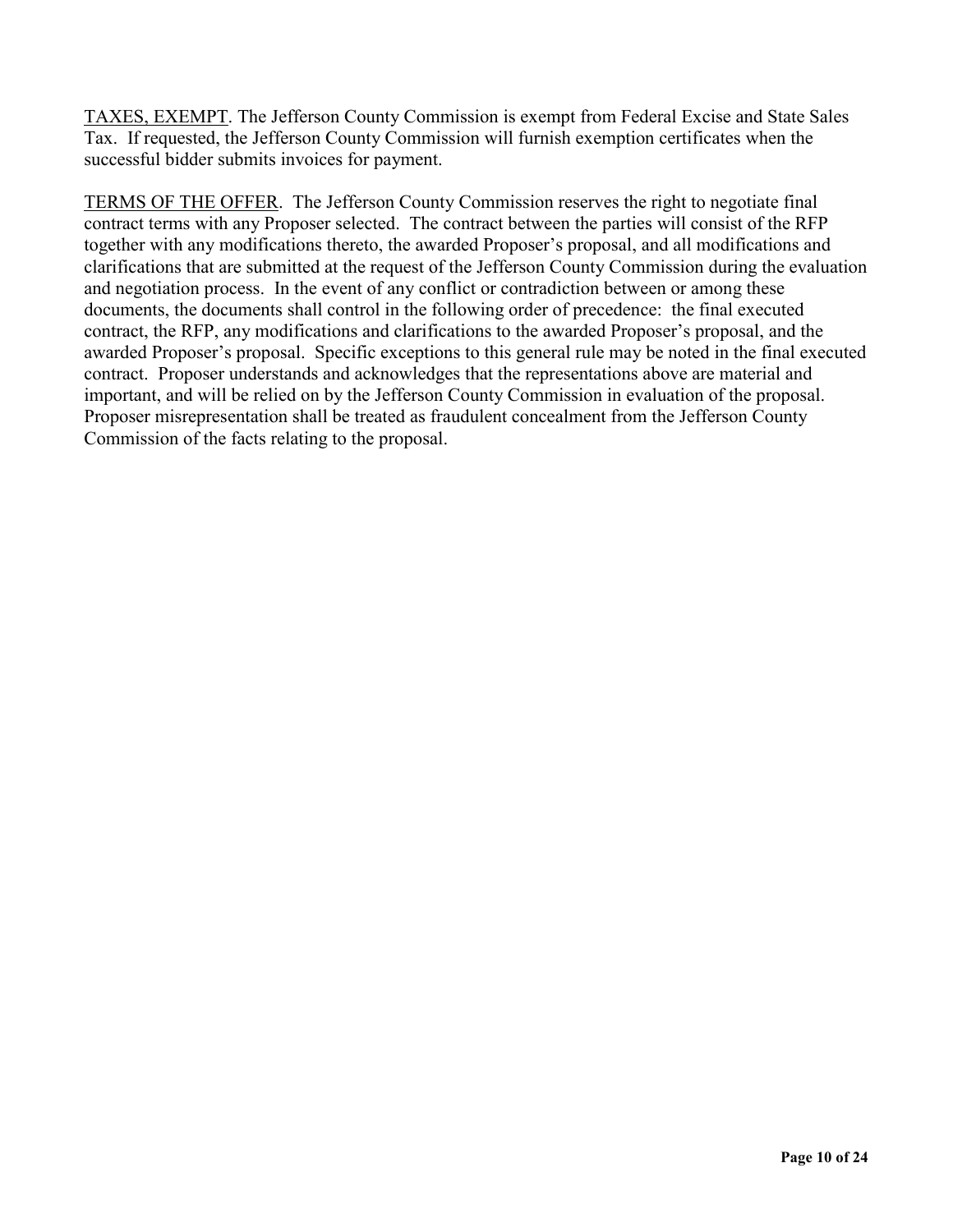# **TERMS AND CONDITIONS**

<span id="page-10-0"></span>ASSIGNMENT OF RIGHTS OR OBLIGATIONS. Except as noted hereunder, Successful Proposer may not assign, transfer or sell any rights or obligations resulting from this solicitation without first obtaining the specific written consent of the Jefferson County Commission.

ATTORNEY FEES. In the event a suit or action is instituted in connection with any controversy arising out of this contract, the prevailing party shall be entitled to receive, in addition to its costs, such sum as the court may adjudge reasonable as to attorney's fees and costs.

AUTHORITY OF THE COUNTY. Subject to the power and authority of the Jefferson County Commission as provided by law in this contract, the Jefferson County Commission shall in all cases determine the quantity, quality, and acceptability of the work, materials and supplies for which payment is to be made under this contract. The Jefferson County Commission shall decide the questions that may arise relative to the fulfillment of the contract or the obligations of the contractor hereunder.

CANCELLATION OF THE CONTRACT. *Without cause*, the Jefferson County Commission may cancel this contract at any time with thirty (30) days written notice to the supplier/contractor. *With cause*, the Jefferson County Commission may cancel this contract at any time with ten (10) days written notice to the Proposer. Cancellation for cause shall be at the discretion of the Jefferson County Commission and shall be, but is not limited to, failure to supply the materials, or service specified within the time allowed or within the terms, conditions or provisions of this contract. The successful Proposer may not cancel this contract without prior written consent of the Jefferson County Commission President.

CHANGES IN WORK. The Jefferson County Commission may, at any time work is in progress, by written order, make alterations in the terms of work as shown in the specifications, require the performance of extra work, decrease the quantity of work, or make such other changes as the Jefferson County Commission may find necessary or desirable. The Contractor shall not claim forfeiture of contract by reasons of such changes by the Jefferson County Commission. Changes in work and the amount of compensation to be paid to the Contractor for any extra work as so ordered shall be determined in accordance with the unit prices of contractor's proposal.

COMPLIANCE WITH OR DEVIATION FROM SPECIFICATIONS. Proposer hereby agrees that the material, equipment or service offered will meet all the requirements of the specifications in this solicitation unless deviations from them are clearly indicated in the Proposer's response. Proposer may submit an attachment entitled "Exceptions to Specifications", which must be signed by Proposer's authorized representative. An explanation must be made for each item in which an exception is taken, giving in detail the extent of the exception and the reason for which it is taken. Proposals failing to comply with this requirement will be considered non-responsive. Submittal of brochure or other manufacturer literature is desirable but may not be a substitution for this requirement.

CONTRACT INCORPORATION. This contract embodies the entire contract between the Jefferson County Commission and the Contractor. The parties shall not be bound by or be liable for any statement, representation, promise, inducement or understanding of any kind or nature not set forth herein. No changes, amendments, or modifications of any of the terms or conditions of the contract shall be valid unless reduced to writing and signed by both parties. The complete contract shall include the entire contents of the RFP solicitation, all addenda, all of Proposer's successful submittal, supplemental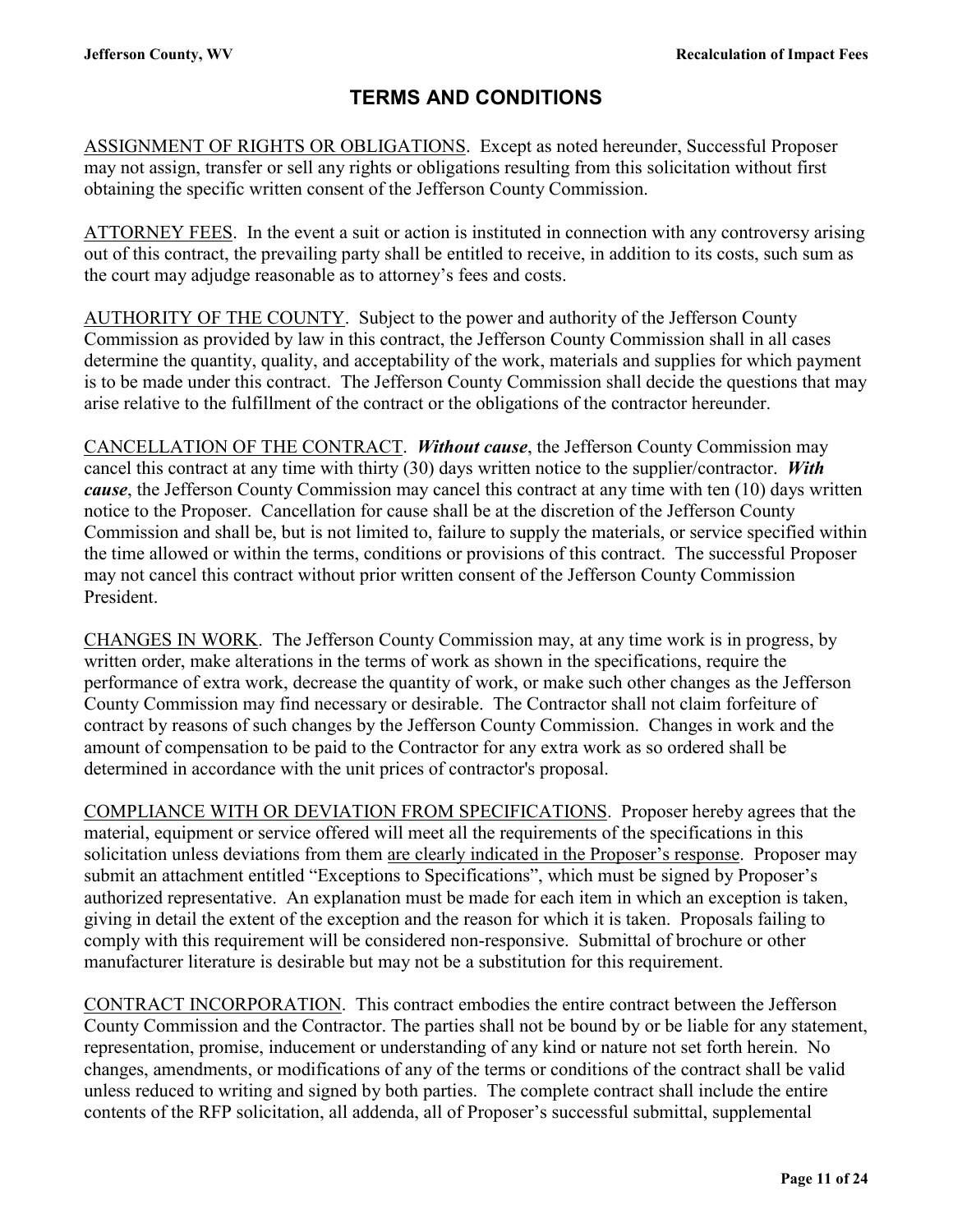agreements, change orders, performance bond(s), and any and all written agreements which alter, amend or extend the contract.

CONTRACT TIME. The time limit for completing the work is One-Hundred and Twenty (120) calendar days from the date when the Notice to Proceed is delivered to the Contractor. Time is of the essence for all time limits for completion and readiness for final payment. The time limit shall only be extended by issuance of a Change Order issued by the Jefferson County Commission.

COOPERATION BETWEEN CONTRACTORS. The Jefferson County Commission reserves the rights to contract for and perform other or additional work on or near the work covered by these specifications. When separate contracts are let within the limits of any one project, each contractor shall conduct his work so as not to interfere with or hinder the progress or completion of the work being performed by other contractors. Contractors working on the same project shall cooperate with each other as directed. Each contractor involved shall assume all liability, financial or otherwise, in connection with his contract and shall protect and save harmless the Jefferson County Commission from any and all damages or claims that may arise because of inconvenience, delays, or loss experienced by him because of the presence and operations of other contractors working within the limits of the same project.

COORDINATION WITH AGENCIES. The Contractor shall be responsible for coordinating their work and activities with the proper regulatory agencies necessary in carrying out the scope of work. Contractor shall coordinate the work and activities during each agency's normal business hours and have their representative on site at the proper times.

DAMAGE. The contractor shall be held responsible for any breakage, loss of the Jefferson County Commission's equipment or supplies through negligence of the contractor or his employee while working on the Jefferson County Commission's premises. The contractor shall be responsible for restoring or replacing any equipment, facilities, etc. so damaged. The contractor shall immediately report to the Jefferson County Commission any damages to the premises resulting from services performed under this contract. Failure or refusal to restore or replace such damaged property will be a breach of this contract.

#### DEFINITIONS:

- 1. *Change Order—*A document which is signed by Contractor and Owner and authorizes an addition, deletion, or revision in the Scope of Work or an adjustment in the Contract Price or the Contract Times, issued on or after the Effective Date of the Agreement.
- 2. *Contract—*The entire and integrated written contract/agreement between the Owner and Contractor which shall consist of the Request for Proposal, all Addenda, the RFP Terms and Conditions, the Proposal, any written Change Order modifications, and Performance Bond(s). The Contract supersedes prior negotiations, representations, or agreements, whether written or oral.
- 3. *Contractor—*Individual or entity with whom the Owner has entered into the Contract/Agreement as a result of this request for proposal.
- 4. *Notice of Award—*The written notice by Owner to the Successful Proposer/Bidder stating that upon timely compliance by the Successful Proposer/Bidder with the conditions precedent listed therein, Owner will sign and accept the Proposal/Agreement.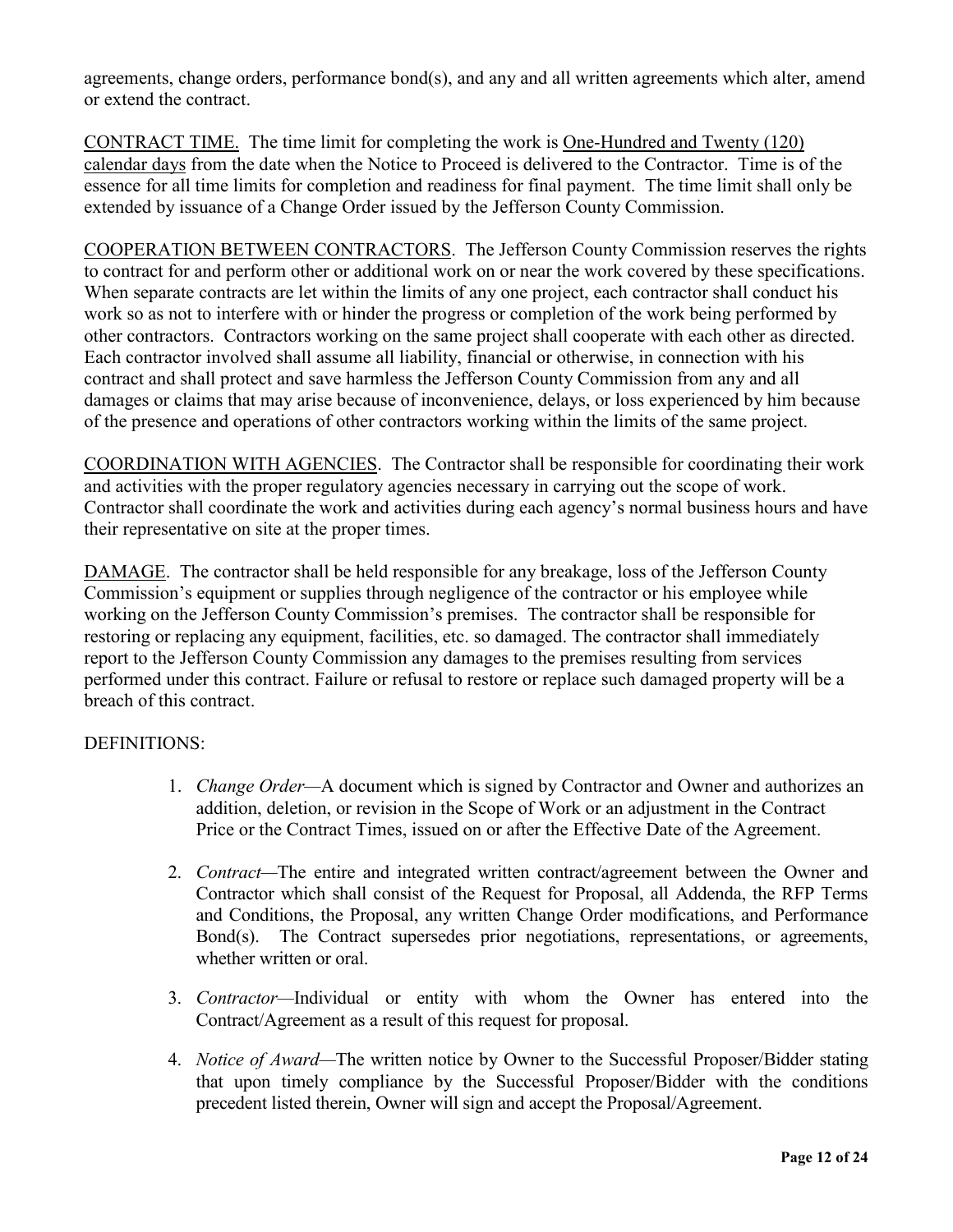- 5. *Notice to Proceed—*A written notice given by Owner to Contractor fixing the date on which the Contract Times will commence to run and on which Contractor shall start to perform the Work under the Proposal/Agreement.
- 6. *Owner—*The Jefferson County Commission, the entity with whom Contractor has entered into the Proposal/Agreement and for whom the Work is to be performed.
- 7. *Proposal –* The offer made by the Proposer.
- 8. *Proposer –* The person or firm making the offer to perform work.
- 9. *Shall/Must -* Indicates a mandatory requirement.
- 10. *Should –* Indicates something that is recommended but not mandatory.

FORMATION OF CONTRACT. Proposer's signed Proposal and these Terms and Conditions and Jefferson County Commission's written acceptance shall constitute a binding contract.

INSURANCE REQUIREMENT. Within ten (10) consecutive calendar days of receipt of Notice of Award of contract, the Successful Proposer must furnish the Jefferson County Commission with the Certificates of Insurance proving coverage as specified in *"Proposer's Statement of Insurance Coverage"* and naming the Jefferson County Commission, its officers and agents, Additional Insured by endorsement.

LAWS GOVERNING CONTRACT. This contract shall be in accordance with the laws of the state of West Virginia. The parties stipulate that this contract was entered into in the county of Jefferson, in state of West Virginia. The parties further stipulate that the county of Jefferson, West Virginia, is the only appropriate forum for any litigation resulting from a breach hereof or any questions risen here from.

PAYMENT FOR SERVICES. The Contractor shall submit an invoice to request payment for work completed. The invoice shall, at a minimum, include Contractor name, address, date, a description of the work completed for the payment period, amount of invoice for the payment period, the original contract amount, the total invoiced to date and the balance of contract amount remaining.

Contractor shall invoice for work on a regular periodic monthly basis. Payment terms are Net 30 days from receipt of invoice. Partial payments for work may be made by the Jefferson County Commission as work progresses, less a 10% retainer, which amount will be due upon final payment. Final payment will not be made until all work is 100% complete and all deliverables under the Scope of Work are provided and found to be satisfactory by the Jefferson County Commission.

REJECTION OF WORK. Contractor agrees that the Jefferson County Commission has the right to make all final determinations as to whether the work has been satisfactorily completed.

#### RIGHTS RESERVED.

(a) Rejection of Work. Contractor agrees that the Jefferson County Commission has the right to make all final determinations as to whether the work has been satisfactorily completed.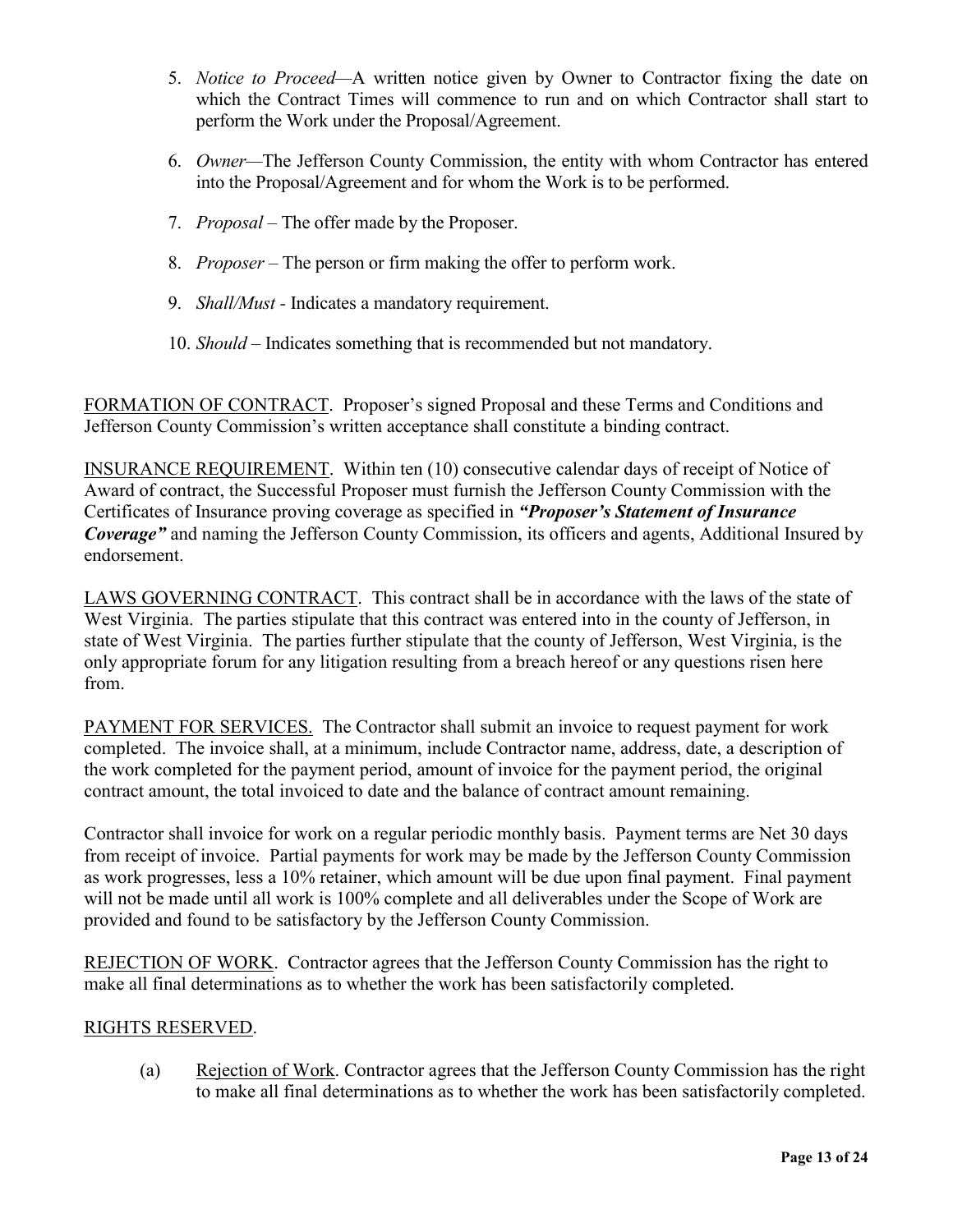(b) Completion of Work. If Contractor fails to comply with the conditions of the contract, or fails to complete the required work or furnish the required materials within the time stipulated, the Jefferson County Commission reserves the right to purchase in the open market, or to complete the required work, at the expense of the Contractor.

SEVERABILITY. If any provisions or portion of any provision, of this contract are held invalid, illegal or unenforceable, they shall be severed from the contract and the remaining provisions shall be valid and enforceable.

SPECIFICATIONS, CHANGES TO. The parties shall not be bound by or be liable for any statement, representation, promise, inducement or understanding of any kind or nature not set forth herein or by written amendment. No changes, amendments, or modifications of any of the terms or conditions of the specification shall be valid unless reduced to writing and signed by both parties.

SPECIFICATIONS, DEFINITION. The term "specification" or "RFP specification" as used in this solicitation shall be interpreted to mean all the pages that make up this solicitation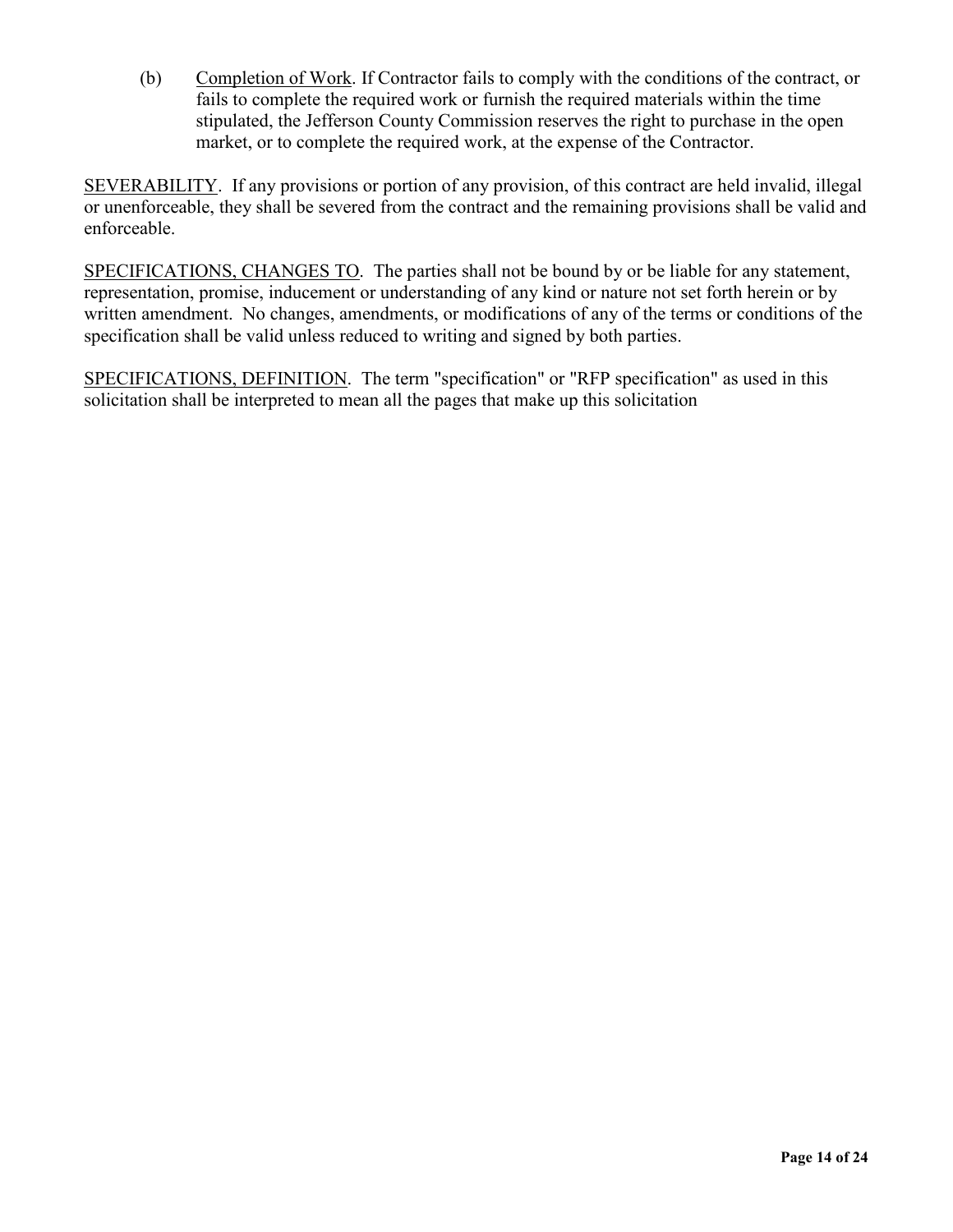# **OBJECTIVES/SCOPE OF WORK**

#### <span id="page-14-0"></span>**RECALCULATION OF IMPACT FEES & FEE SCHEDULE UPDATE**

#### **I. OBJECTIVE:**

- A. The Jefferson County Commission is soliciting proposals from qualified firms to provide an update of the County's development impact fees report. The most recent analysis and update of the report, including potential fee schedule was completed in February, 2015. Impact fees are currently applied to all new residential and nonresidential development as appropriate, and allow the County to recoup the costs associated with the impacts of new development on County facilities and services.
- B. The County is seeking an updated analysis and calculation of impact fees for each of the following existing facilities/services categories:
	- 1. Schools,
	- 2. Law Enforcement,
	- 3. Parks and Recreation,
	- 4. Fire and Emergency Services

The County is also seeking an analysis and calculation of impact fees for a new impact fee facilities/services category:

- 1. County Administrative Facilities
- C. Subsequent to the receipt of proposals and the selection of a consultant, and considering the cost to complete each analysis, the County will determine for which category(s) the calculation of an impact fee schedule will be requested. Therefore, proposals should provide a separate fee for completing the scope of work for each individual category should only that category be chosen for analysis. Additionally, a total fee should be provided representing the cost for completing the entire scope of work for all categories. **The County will choose only one consultant through this process, and will not contract with different consultants for analysis of individual categories**.
- D. The schedule(s) of impact fees must be legally defensible, and therefore must be calculated in accordance with West Virginia State Code Chapter 7, Article 20.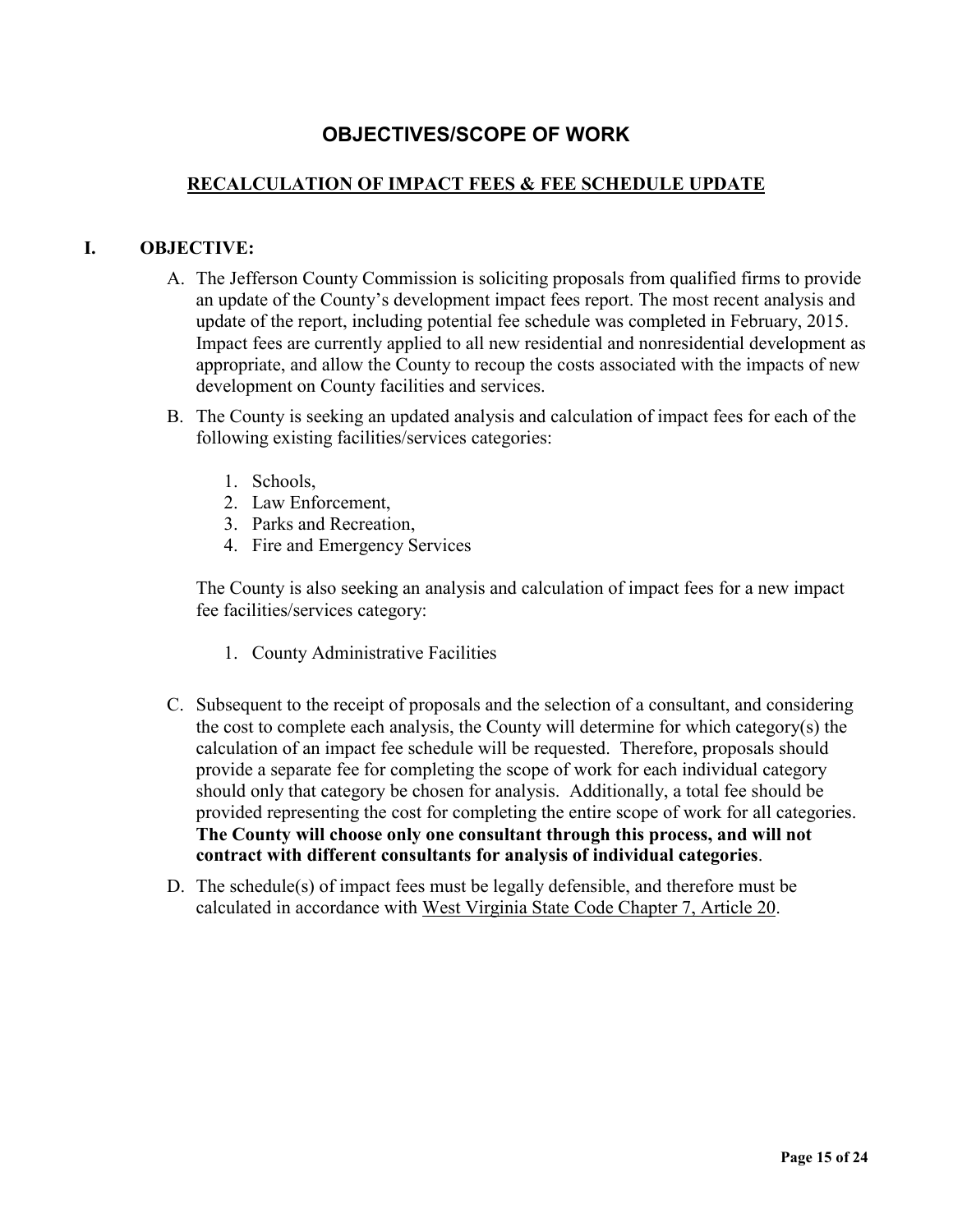#### **II. SCOPE OF WORK:**

The impact fee final report, which will include fee schedules for each category selected by the County for analysis, shall be provided to the County within a time period not to exceed One-Hundred and Twenty (120) calendar days from the date of award of the contract, and shall contain all supporting information and methodologies used in calculating the impact fees. The County will select one or more of the following facilities/services categories for analysis and calculation of impact fees:

- Schools
- Law Enforcement
- Parks and Recreation
- Emergency Services
- County Administrative Facilities

The report must explicitly demonstrate that the methodology used to calculate the impact fees is in accordance with West Virginia State Code Chapter 7, Article 20. The report should address the following tasks as necessary to produce defensible fee schedules for each of the facilities/services categories selected by the County.

- A. **Land Use Assumptions**. Review and, if necessary, update annual projections of population, employment, housing, commercial, industrial, and other nonresidential square footage data for at least eight years.
- B. **Demand Factors and Levels of Service.** Review the demand factors that generate the need for new capital facilities. Evaluate existing levels of service. Determine the geographic service area for each category of service/facility for which impact fees will be calculated.
- C. **Review Capital Needs and Costs and Allocate to Growth.** Review the County's Capital Improvement Program and other pertinent information. Identify the capital needs and costs associated with anticipated growth.
- D. **Determine the need for and calculate credits to be applied against Capital Costs.** Credits should address potential issues of double payment and dedication of facilities by the developer.
- E. **Complete Impact Fee Methodology and Calculation.** The maximum justifiable fee for each category must be determined.
- F. **Conduct Funding and Cash Flow Analysis.** Should include an evaluation of anticipated funding sources independent of impact fees reflecting the Capital Improvement Plan.
- G. **Prepare Impact Fee Report.** The report should, at a minimum, contain the following information:
	- Executive Summary.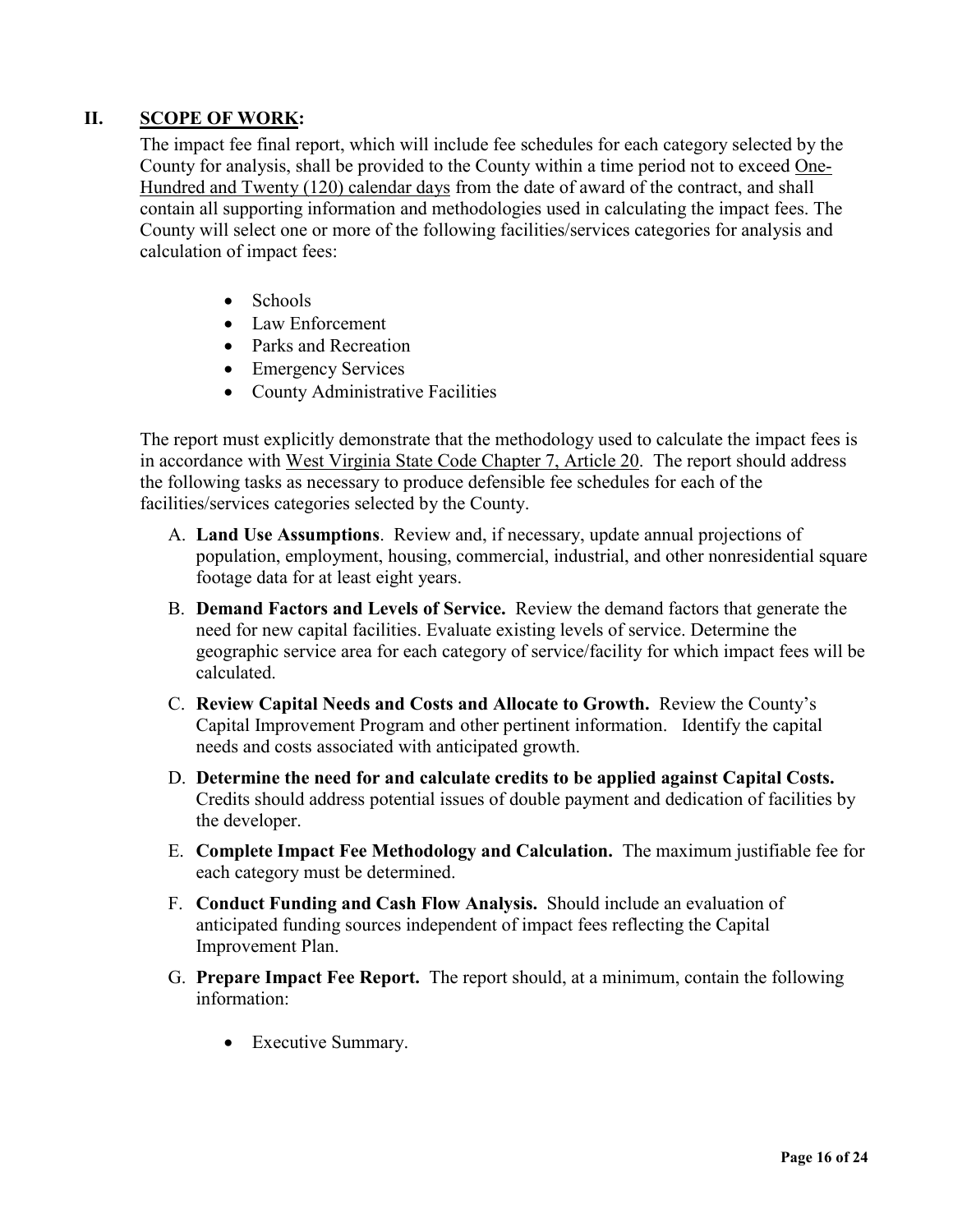- Detailed description of methodologies used during the study and clearly outline the steps involved to calculate the various cost and credit components and the maximum justifiable fee schedules.
- Detailed description of all level of service standards and cost factors used and rationale.
- Detailed schedule of all proposed fees for each category of services/facilities, listed by land use type and activity.
- Other information which explains and justifies the recommended fee schedules.
- Following the County's review of the draft report, the consultant will make mutually agreed upon changes and provide ten (10) bound copies of the final report to the County. Additionally, the final report will be provided electronically in Microsoft Word or compatible format.
- H. **Presentations/Meetings.** The consultant will attend two (2) public meetings as follows:
	- 1. Prior to performing the impact fee calculations, the consultant shall conduct an on-site stakeholder's meeting to get input, hear concerns and answer questions with regard to data sources, level of service calculations, capital cost calculations and to discuss fee credits that should be taken into consideration. The purpose of the meeting will be to address potential issues and concerns prior to the consultant collecting data and performing the impact fee recalculations rather than having to address them after the fact.
	- 2. Upon completion of the impact fee recalculations, the Contractor shall make a summary presentation of the analyses and conclusions contained in the study/report to the Jefferson County Commission, and to answer questions. The consultant will make revisions to the draft study/report from comments and input received at this meeting in order to complete the final draft of the study/report.

Additionally, the consultant will meet with or otherwise communicate with County staff as necessary during the course of the project; and meet with the impact fee entities as necessary to collect and obtain data required for the impact fees analyses and recalculation.

#### **III. EVALUATION CRITERIA:**

**The County reserves the right to waive any and all formalities and to award the contract on the basis of competitive negotiations to the firm it deems most qualified based upon professional competency, technical merit, and experience with similar work and price.** 

The following criteria will be considered (not necessarily in the listed order) by the County in evaluating the proposals submitted and making this award: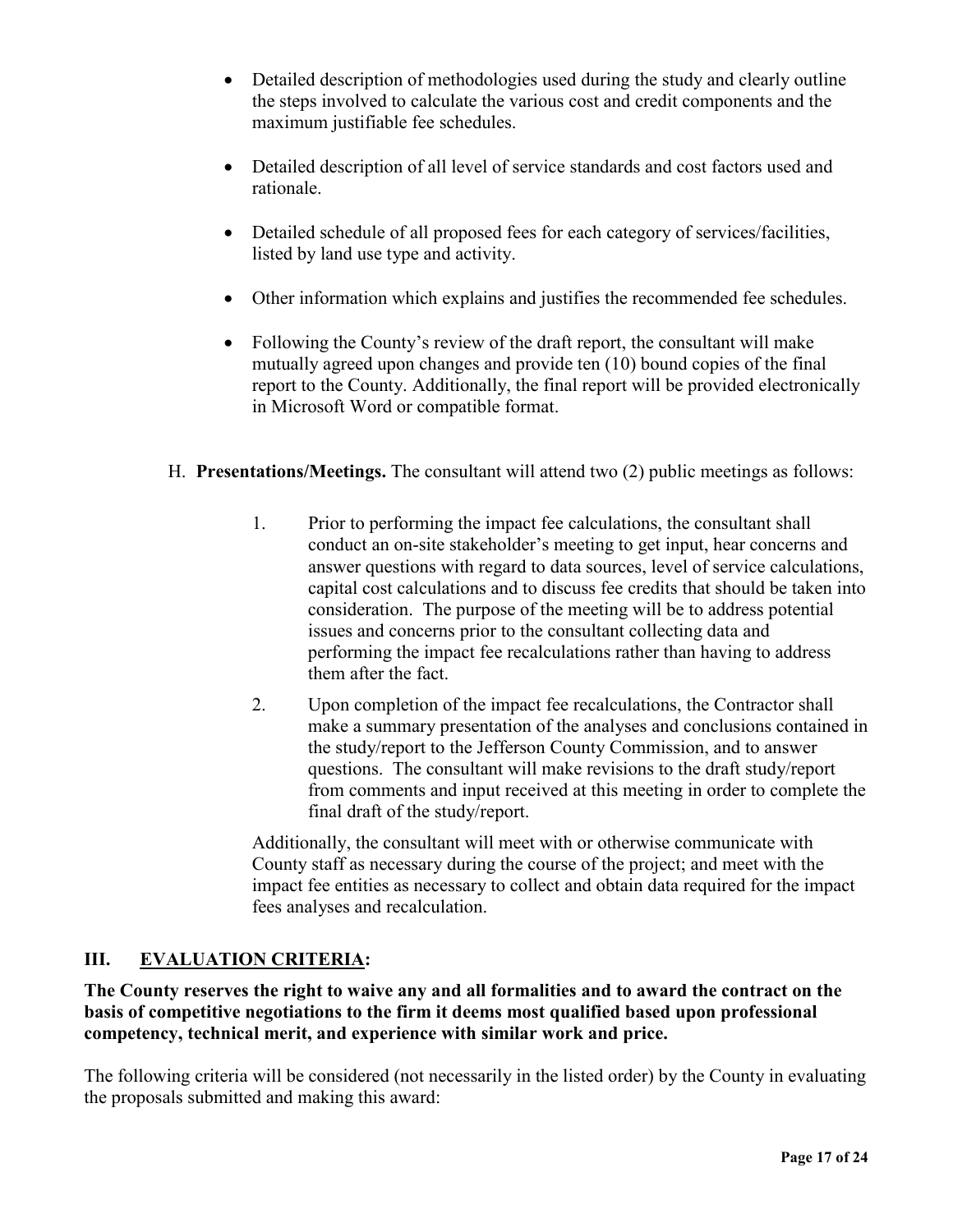The firm's background and relevant work experience as related to the scope of work.

- 1. The qualifications and suitability of experience of key staff members who will be assigned to tasks outlined in the scope of work.
- 2. Proven ability to complete similar studies in a timely fashion.
- 3. Quality of references of current and prior clients (Please list like projects completed or those in progress since 2015).
- 4. Cost to complete tasks outlined in the scope of work.
- 5. All interviews and presentations, which may be required.

Based upon the evaluation of proposals submitted, the County may require formal presentations before a review committee regarding qualifications, project approach, and the ability to provide the required services to best serve the needs of the Jefferson County Commission.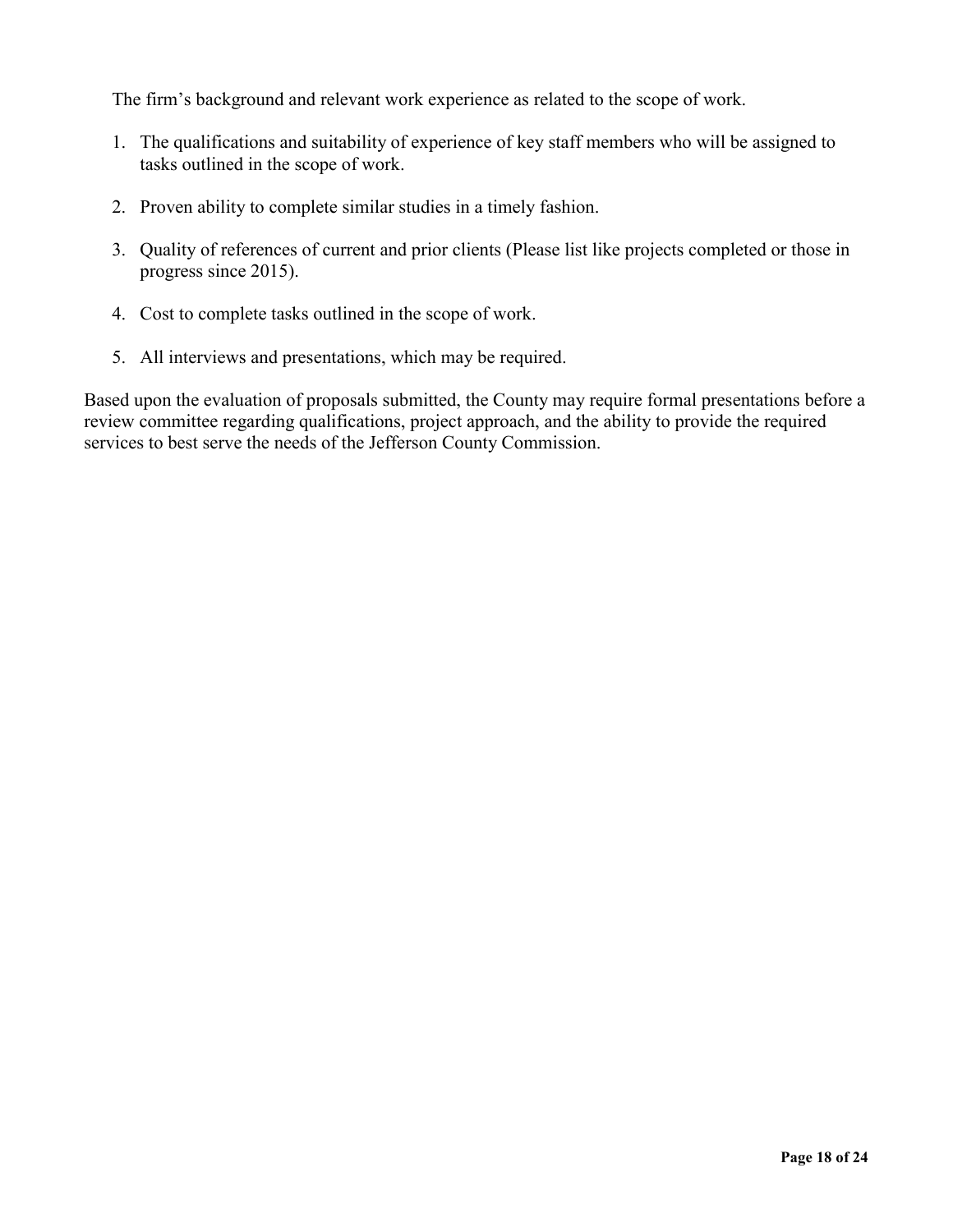### **PROPOSAL DOCUMENTS TO BE RETURNED**

#### **RECALCULATION OF IMPACT FEES & FEE SCHEDULE UPDATE**

<span id="page-18-0"></span>Proposals should be clearly labeled and submitted in a sealed envelope or box bearing the name of the Proposer and the RFP Project Name. Proposer's authorized representative must properly initial any erasures or alterations of any kind. Proposals that contain omissions or improper erasures or irregularities may be rejected. No oral, electronic, telegraphic, or telephonic proposals or modifications will be considered. The following documents must be completed and submitted on or before the Submittal Deadline for the Proposal to be considered complete:

- 1. Proposal Form
- 2. Non-Collusion Affidavit
- 3. Proposer's Statement of Insurance Coverage
- 4. Proposer Statement of Relevant Experience

Additional information to be provided:

- 1. Company ownership. If incorporated, the state in which the company is incorporated and the date of incorporation.
- 2. Location of the company offices.
- 3. Number of employees both locally and nationally.
- 4. Location(s) from which employees will be assigned.
- 5. Name, address, and telephone number of the Proposer's point of contact for a contract resulting from this RFP.
- 6. Company background/history and why Proposer is qualified to provide the services described in this RFP.
- 7. Length of time Proposer has been providing services described in this RFP. Please provide a brief description.
- 8. Resumes for key staff to be responsible for performance of any contract resulting from this RFP.
- 9. Fee schedule for appropriate staff to provide the required services.

#### **Proposals must be submitted to the Office of Impact Fees. One original and two (2) copies of the completed "Proposal Form" must be submitted with the proposal.**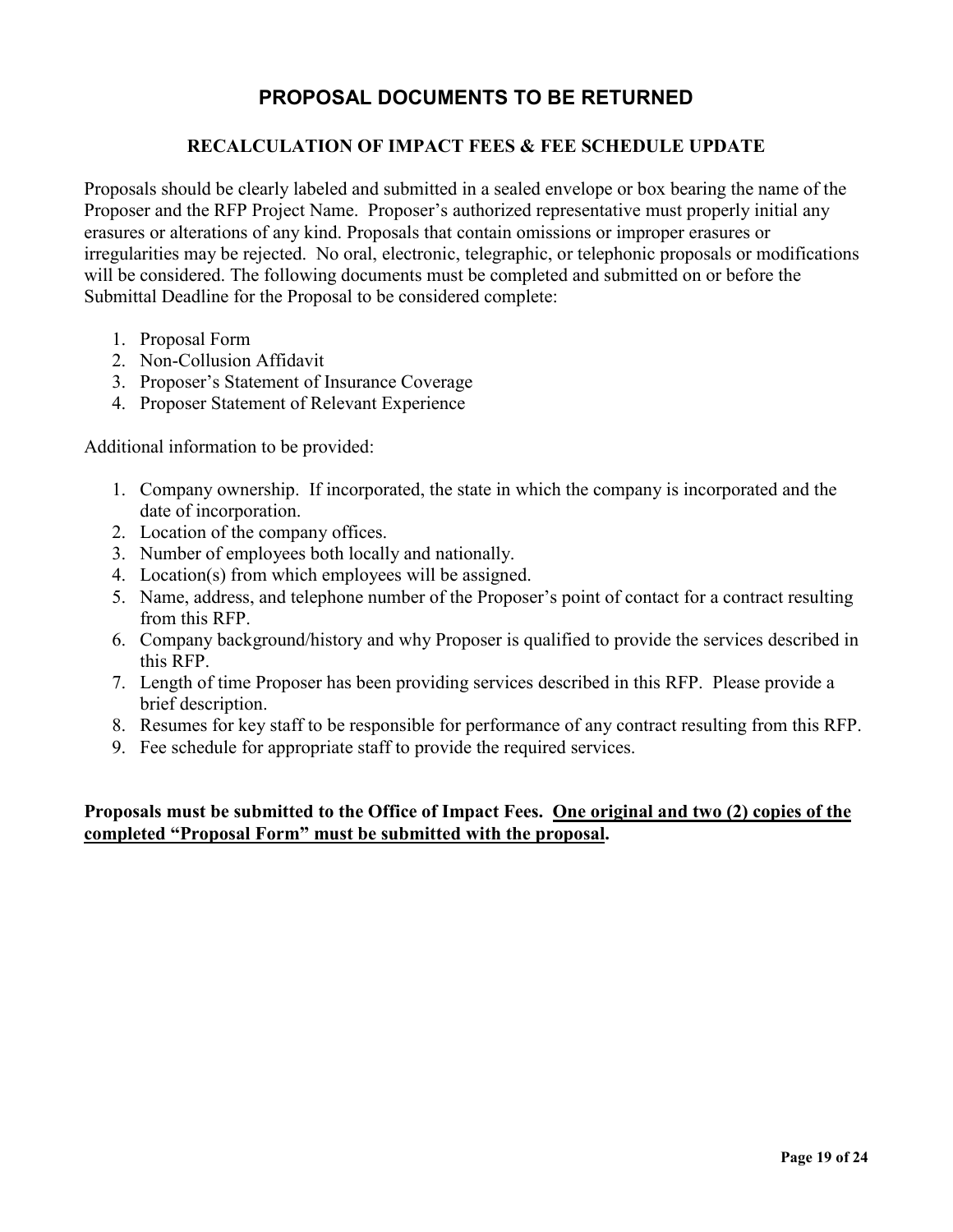#### **PROPOSAL FORM**

#### Jefferson County, West Virginia **RECALCULATION OF IMPACT FEES & FEE SCHEDULE UPDATE**

- <span id="page-19-0"></span>To: Jefferson County Commission P.O. Box 250 Charles Town, WV 25414
	- c/o Jefferson County Engineering Department Office of Impact Fees P.O. Box 716 116 East Washington Street, Suite 100 Charles Town, WV 25414

From:

Name of Proposer

Mailing Address

County, State, Zip Code

#### CONTRACTOR'S PROPOSAL

The undersigned Proposer agrees that he will contract with the Jefferson County Commission to provide all necessary labor, supervision, tools, and other means to do all the work and furnish all the materials specified in the contract in the manner and time therein prescribed, and that he will take as full payment the amount set forth herein.

RECALUCATION OF IMPACT FEES & FEE SCHEDULE UPDATE, in its entirety, all Addenda, and the following documents by this reference are hereby made a part of this proposal:

- a. Notice of Request For Proposals
- b. Instructions To Proposer
- c. Terms and Conditions
- d. Scope of Work
- e. Proposal Form
- f. Non-Collusion Affidavit
- g. Proposer's Statement of Insurance Coverage
- h. Proposer Statement of Relevant Experience
- i. Additional information provided by the Proposer as required

Proposer acknowledges receipt (if applicable) of Addenda Number(s) , , , , and .

The cost of all labor, material, and equipment necessary for the completion of the work itemized, even though not shown or specified, shall be included in the unit price for the various items shown hereon. The Jefferson County Commission reserves the right to increase or decrease the quantity of any item or omit items as may be deemed necessary and the same shall in no way affect or make void the contract. When increases or decreases are made, appropriate additions or deductions from the contract total price will be made at the stipulated unit price.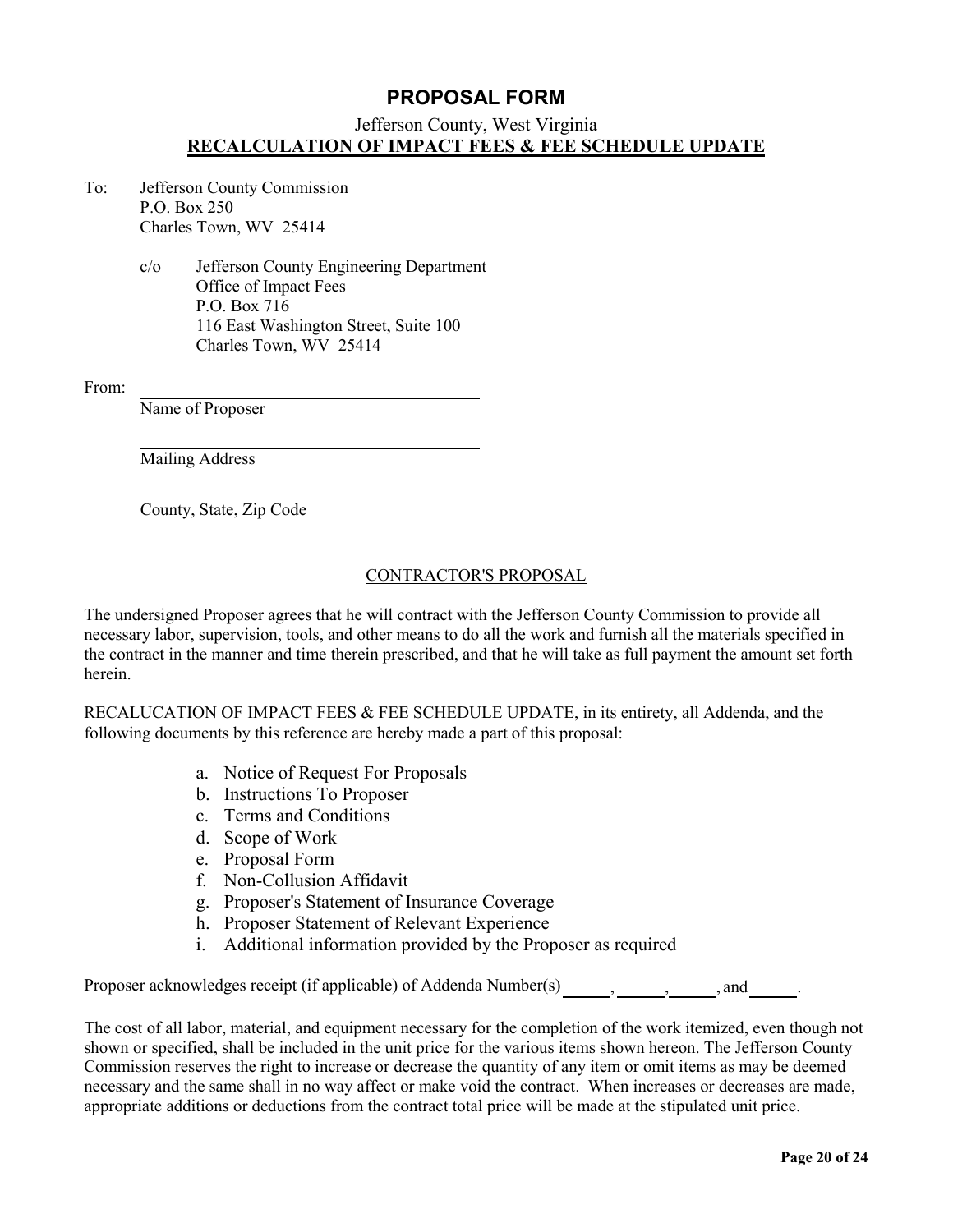| A. The County may choose to proceed with impact fee analyses for fewer than the four, and potentially only |
|------------------------------------------------------------------------------------------------------------|
| one of the identified categories. For each of the categories below, please provide an individual cost      |
| proposal to complete all necessary work to develop a fee schedule for that one category, assuming that the |
| analysis and fee calculation for only that category will be pursued:                                       |

|                  | 1. Schools impact fee analysis/calculation:<br>Amount Bid \$                                                 |                                                                                                                                                                                                                                                                                                                                                                                                                                                |  |
|------------------|--------------------------------------------------------------------------------------------------------------|------------------------------------------------------------------------------------------------------------------------------------------------------------------------------------------------------------------------------------------------------------------------------------------------------------------------------------------------------------------------------------------------------------------------------------------------|--|
|                  | Amount Bid in Words                                                                                          | <u> 2000 - Jan Barnett, mars ann an t-Amhain ann an t-Amhain ann an t-Amhain an t-Amhain ann an t-Amhain an t-Amh</u>                                                                                                                                                                                                                                                                                                                          |  |
|                  | 2. Law Enforcement impact fee analysis/calculation:<br>Amount Bid \$                                         |                                                                                                                                                                                                                                                                                                                                                                                                                                                |  |
|                  | Amount Bid in Words                                                                                          | <u> 1980 - Johann John Stein, markin fan it fjort fan it fjort fan it fjort fan it fjort fan it fjort fan it fjort f</u>                                                                                                                                                                                                                                                                                                                       |  |
|                  | 3. Parks & Recreation impact fee analysis/calculation:<br>Amount Bid \$<br>Amount Bid in Words               |                                                                                                                                                                                                                                                                                                                                                                                                                                                |  |
|                  | 4. Emergency Services (ESA) impact fee analysis/calculation:<br>Amount Bid \$<br>Amount Bid in Words         |                                                                                                                                                                                                                                                                                                                                                                                                                                                |  |
|                  | 5. County Administrative Facilities impact fee analysis/calculation:<br>Amount Bid \$<br>Amount Bid in Words |                                                                                                                                                                                                                                                                                                                                                                                                                                                |  |
|                  |                                                                                                              | B. Cost proposal to complete the full scope of work, including analysis and calculation of fee schedules for<br>all five identified categories. If the Proposer realizes an economy of scale by performing the scope of<br>work for all five of the impact fee categories, then this Full Scope Total Amount to complete the full<br>scope of work for all five categories need not be equal to the sum of the individual category bid amounts |  |
|                  | provided above.                                                                                              |                                                                                                                                                                                                                                                                                                                                                                                                                                                |  |
|                  |                                                                                                              |                                                                                                                                                                                                                                                                                                                                                                                                                                                |  |
|                  | <b>Full Scope Total Amount Bid \$</b>                                                                        |                                                                                                                                                                                                                                                                                                                                                                                                                                                |  |
|                  | <b>Full Scope Total Amount Bid in Words</b>                                                                  |                                                                                                                                                                                                                                                                                                                                                                                                                                                |  |
|                  |                                                                                                              |                                                                                                                                                                                                                                                                                                                                                                                                                                                |  |
|                  | Company Name of Proposer                                                                                     |                                                                                                                                                                                                                                                                                                                                                                                                                                                |  |
|                  | Mailing Address (PO Box or Street Address)                                                                   |                                                                                                                                                                                                                                                                                                                                                                                                                                                |  |
|                  |                                                                                                              |                                                                                                                                                                                                                                                                                                                                                                                                                                                |  |
|                  | City, State, Zip Code                                                                                        |                                                                                                                                                                                                                                                                                                                                                                                                                                                |  |
|                  | Name of Authorized Representative                                                                            |                                                                                                                                                                                                                                                                                                                                                                                                                                                |  |
|                  |                                                                                                              |                                                                                                                                                                                                                                                                                                                                                                                                                                                |  |
| Signature        |                                                                                                              | Title                                                                                                                                                                                                                                                                                                                                                                                                                                          |  |
|                  | Type of Business (Corp, Partnership, Sole Proprietorship)                                                    |                                                                                                                                                                                                                                                                                                                                                                                                                                                |  |
|                  |                                                                                                              |                                                                                                                                                                                                                                                                                                                                                                                                                                                |  |
| Telephone Number |                                                                                                              | Facsimile Phone Number                                                                                                                                                                                                                                                                                                                                                                                                                         |  |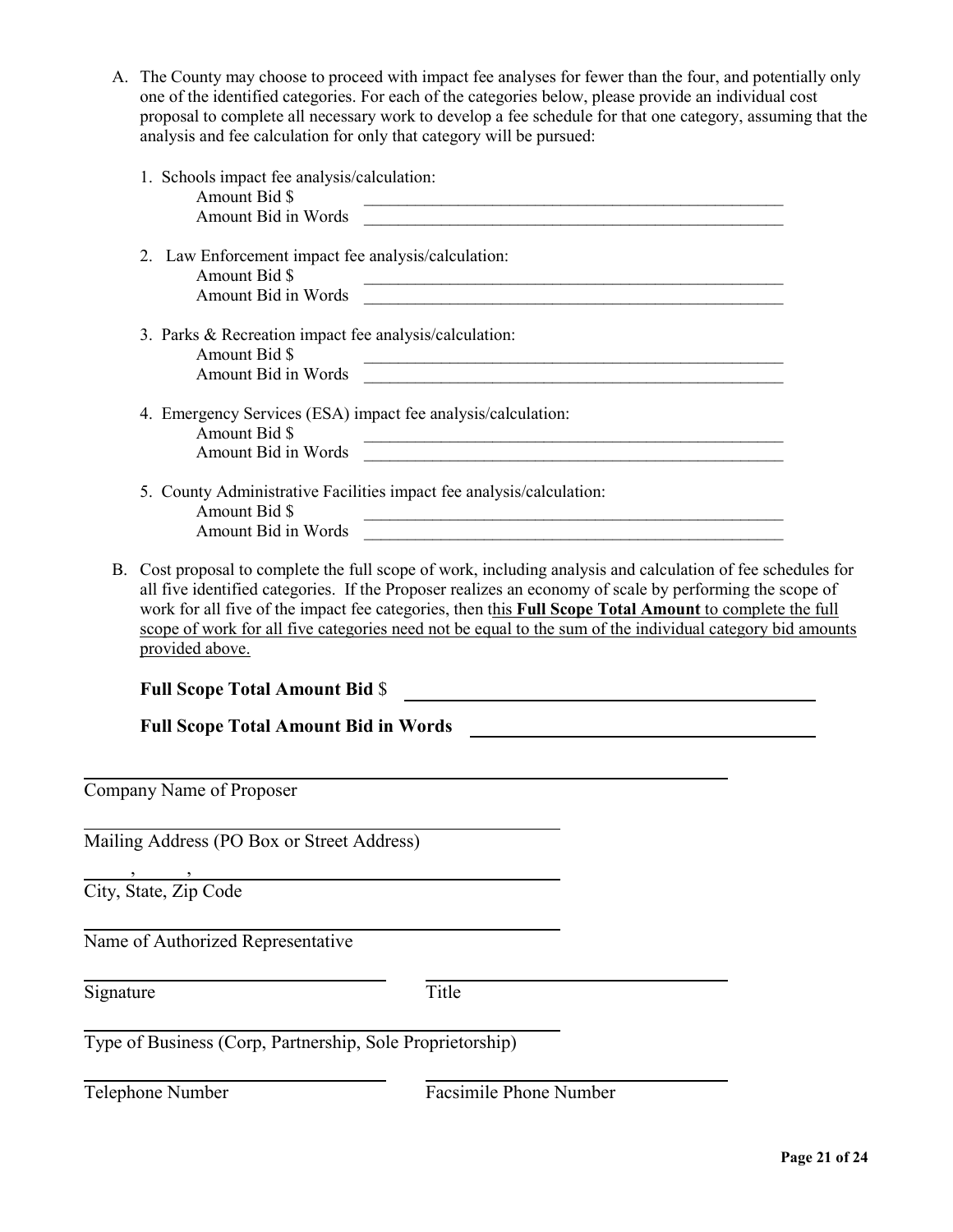## **NON-COLLUSION AFFIDAVIT (To Be Completed, Notarized, and Submitted With Bid)**

#### <span id="page-21-0"></span>Jefferson County, West Virginia **RECALCULATION OF IMPACT FEES & FEE SCHEDULE UPDATE**

Jefferson County Commission Jefferson County, West Virginia

" **Manufacture 2018**, Proposer, being first duly sworn, deposes and says that he or she is Owner of the party making the foregoing bid that the bid is not made in the interest of, or on behalf of, any undisclosed person, partnership, company, association, organization, or corporation; that the bid is genuine and not collusive or sham; that the Bidder has not directly or indirectly induced or solicited any other Bidder to put in a false or sham bid, and has not directly or indirectly colluded, conspired, connived, or agreed with any Bidder or anyone else to put in a sham bid, or that anyone shall refrain from bidding; that the Bidder has not in any manner, directly or indirectly, sought by agreement, communication, or conference with anyone to fix the bid price of the Bidder or any other Bidder, or to fix any overhead, profit, or cost element of the bid price, or of that of any other Bidder, or to secure any advantage against the public body awarding the contract of anyone interested in the proposed contract; that all statements contained in the bid are true; and further, that the Bidder has not, directly or indirectly, submitted his or her bid price or any breakdown thereof, or the contents thereof, or divulged information or data relative thereto, or paid, and will not pay, any fee to any corporation, partnership, company association, organization, bid depository, or to any member or agent thereof to effectuate a collusive or sham bid."

Proposer Name (Person, Firm, Corp.)

 $\mathcal{L}_\mathcal{L}$  , which is a set of the set of the set of the set of the set of the set of the set of the set of the set of the set of the set of the set of the set of the set of the set of the set of the set of the set of

Address

City State Zip Code

 $\mathcal{L}_\text{max}$  , and the contribution of the contribution of the contribution of the contribution of the contribution of the contribution of the contribution of the contribution of the contribution of the contribution of t

Date of Signing:

Authorized Representative's Signature Notary Signature/Seal

 $\mathcal{L}_\mathcal{L}$  , which is a set of the set of the set of the set of the set of the set of the set of the set of the set of the set of the set of the set of the set of the set of the set of the set of the set of the set of Authorized Representative's Name (Typed)

 $\mathcal{L}_\mathcal{L}$  , which is a set of the set of the set of the set of the set of the set of the set of the set of the set of the set of the set of the set of the set of the set of the set of the set of the set of the set of Authorized Representative's Title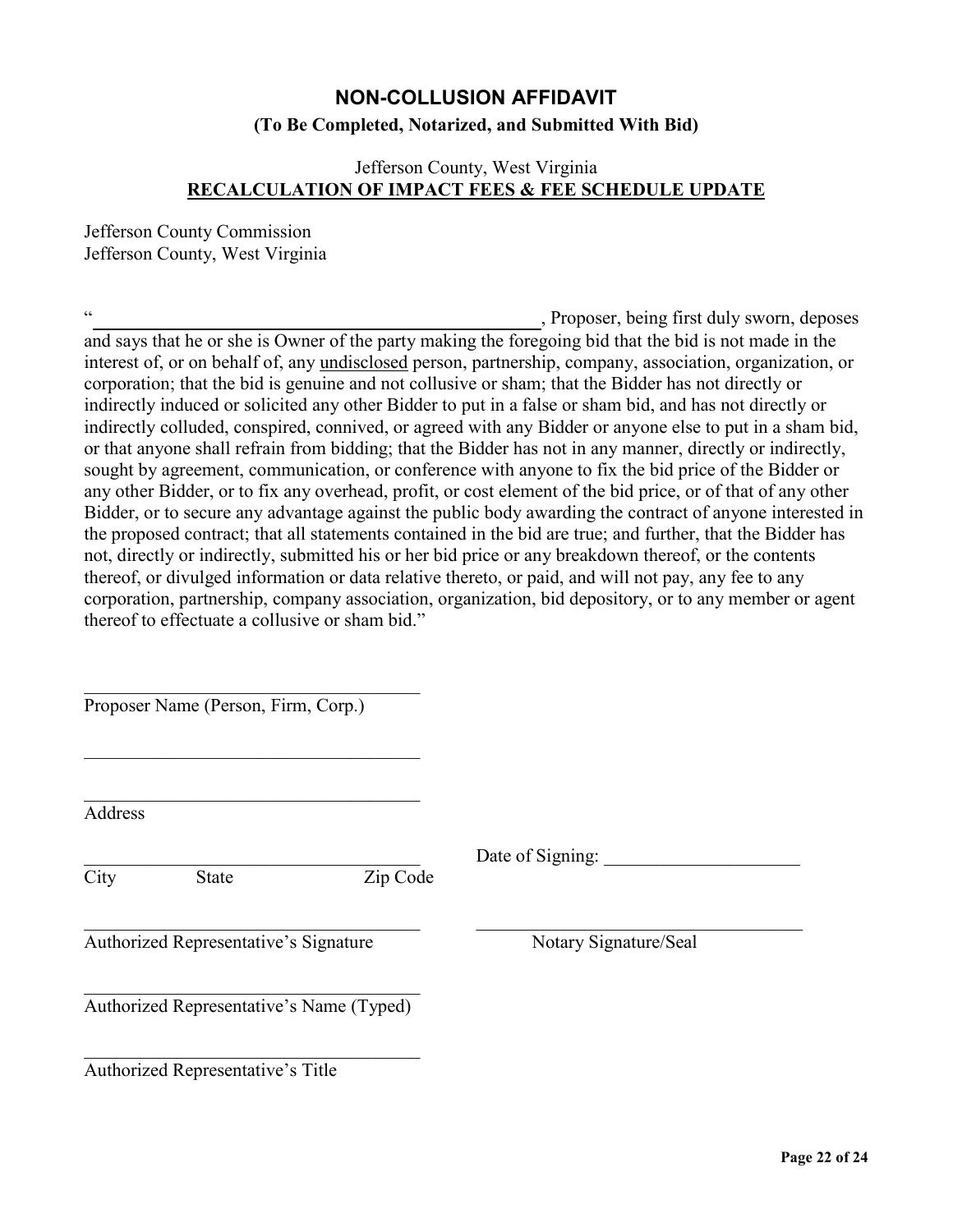### <span id="page-22-0"></span>**PROPOSER'S STATEMENT** Of **INSURANCE COVERAGE**

### Jefferson County, West Virginia **RECALCULATION OF IMPACT FEES & FEE SCHEDULE UPDATE**

PROPOSER HEREBY CERTIFIES that the Proposer has reviewed and understands the insurance coverage requirements specified in the Request for Proposals – Recalculation of Impact Fees & Fee Schedule Update. Should the Proposer be awarded the contract for the work, Proposer further certifies that the Proposer can meet the specified requirements for insurance, and agrees to name the Jefferson County Commission as Additional Insured for the work specified and provide certificates of insurance for the insurance coverage.

Insurance Required:

- Workmen's Compensation and Employment Liability Insurance in compliance with statutory limits.
- Comprehensive General Liability Insurance including Products Completed, Contractual, Property, and Personal Injury coverage with combined single limits of \$1,000,000 per occurrence and in the aggregate.
- Professional Liability Insurance with a limit of \$1,000,000 per claim and in the aggregate.
- Automobile Liability Insurance including non-owned and hired automobiles with the limits listed below:

Bodily Injury \$500,000 each person \$500,000 each occurrence

Property Damage \$100,000 each occurrence

Name of Proposer (Person, Firm, or Corporation)

Signature of Proposer's Authorized Representative

Name & Title of Authorized Representative (Typed)

Date of Signing